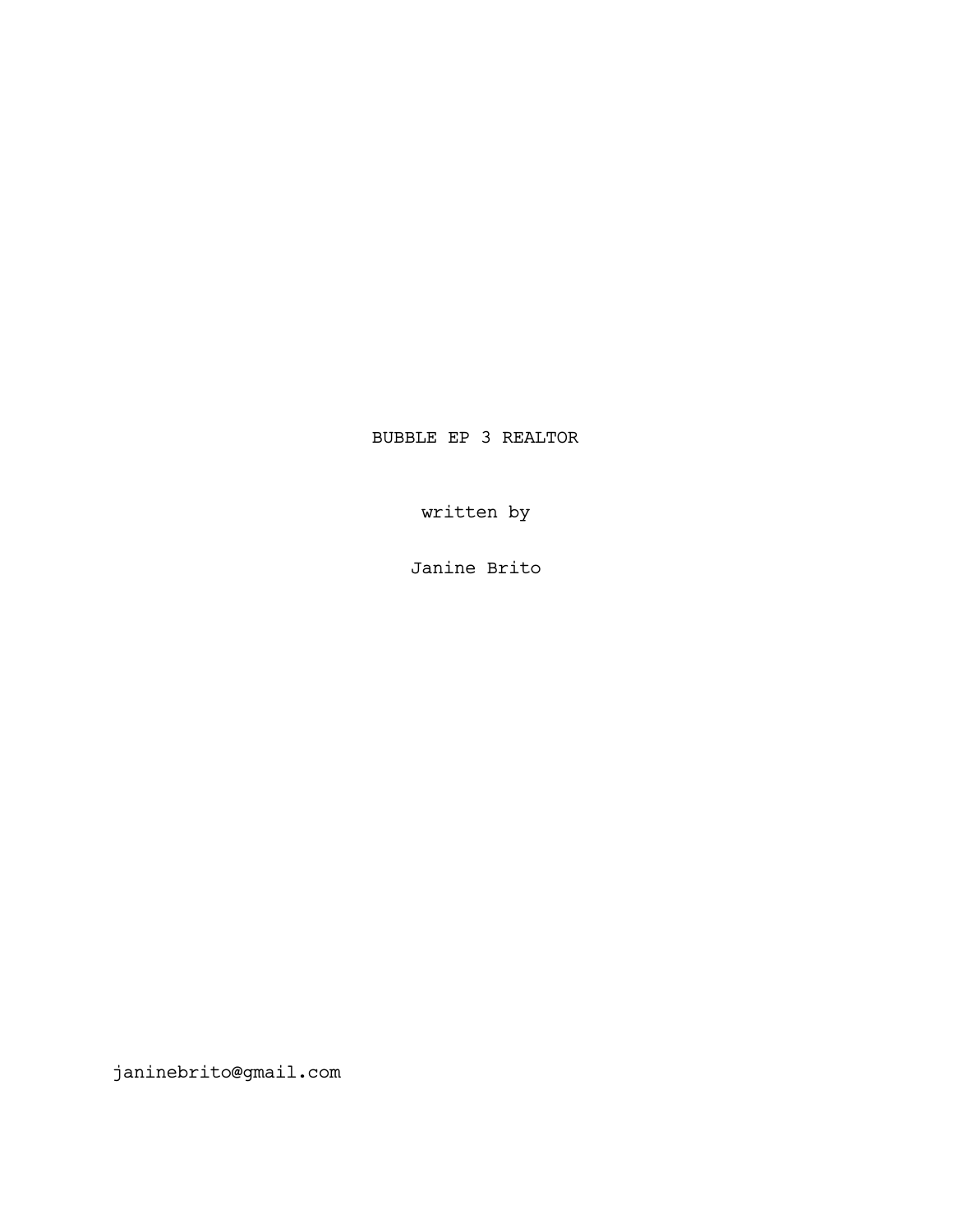SFX: Kissing noises from the other room. an we get some  $*$ <br>wildtrack smooching noises? Get someone to snog their own  $*$ wildtrack smooching noises? Get someone to snog their own \* forearm - usually does the trick! \*

Morgan lies awake in bed, unable to sleep. She tosses and turns as quiet murmuring and kissing noises come from the living room, which I think we can all agree are the grossest kinds of noises to faintly hear from afar. Annie, as per usual, has someone over.

SFX: Crash! "Ouch!" from standard guy Get the ouch as wild \* track please

SFX: Morgan gets up and walks to the other room

MORGAN What happened? Did you break my nice lamp? Wait... who is he and why is he covered in goo?

ANNIE Shit. Sorry, Morgan, I didn't realize you were awake. This is (Annie pauses, she doesn't know his name and mumble a combo of ever generic guy name) ... this is Stevathonark.

#### STANDARD GUY

Sorry, accidentally knocked this over. I'm classic klutz! What is this anyhow?

ANNIE

Some pure-cut Brush-bile I'm experimenting with. You didn't get any in your mouth or eyes did you?

STANDARD GUY I mean... I don't think so.

### **ANNTE**

It should be fine. Just like, be aware of your body and if it starts to mutate. I'd wash it off quick though.

STANDARD GUY I'll be right back then.

SFX: He goes to the bathroom. Sounds of running water.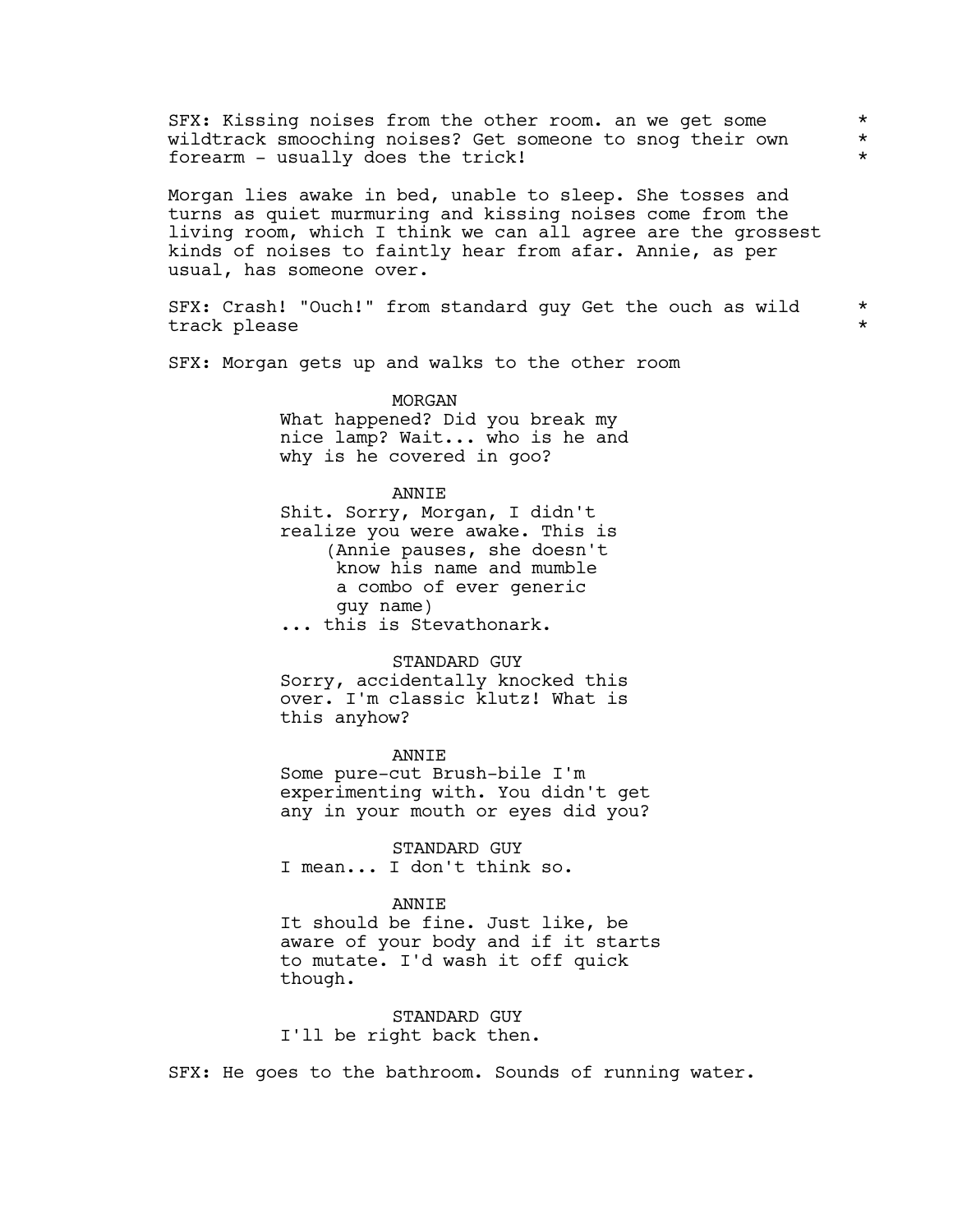### MORGAN

Who is that? Swim Coach Guy?

#### ANNIE

No, I haven't seen him in weeks?

#### MORGAN

Way Too Obsessed With Asian Culture White Guy?

### ANNIE

It's "Standard Guy." That's the only code name I could come up with for him. He doesn't really have any characteristics.

### MORGAN

What do you mean "No characteristics?"

#### ANNIE

He's always wearing a nice pair of slacks. His review of every movie is "It was good, but maybe 15 min too long." He goes to the dog park "just to observe." His strongest political belief is that he's antidaylight savings time. You know... Standard.

#### MORGAN

Can we start using actual names for the people you date?

#### ANNIE

Nah, it's cleaner this way. Both organizationally and emotionally. If I start talking about something that "Paul" or "Cortland" did, it'll get too real. I'm not ready to humanize them like that.

### STANDARD GUY

Hey, love these towels! They from Target? That place is great. I always go in for a couple of things and end up spending fifty bucks! Every time!

# MORGAN (to Annie) Yeah, that's pretty standard.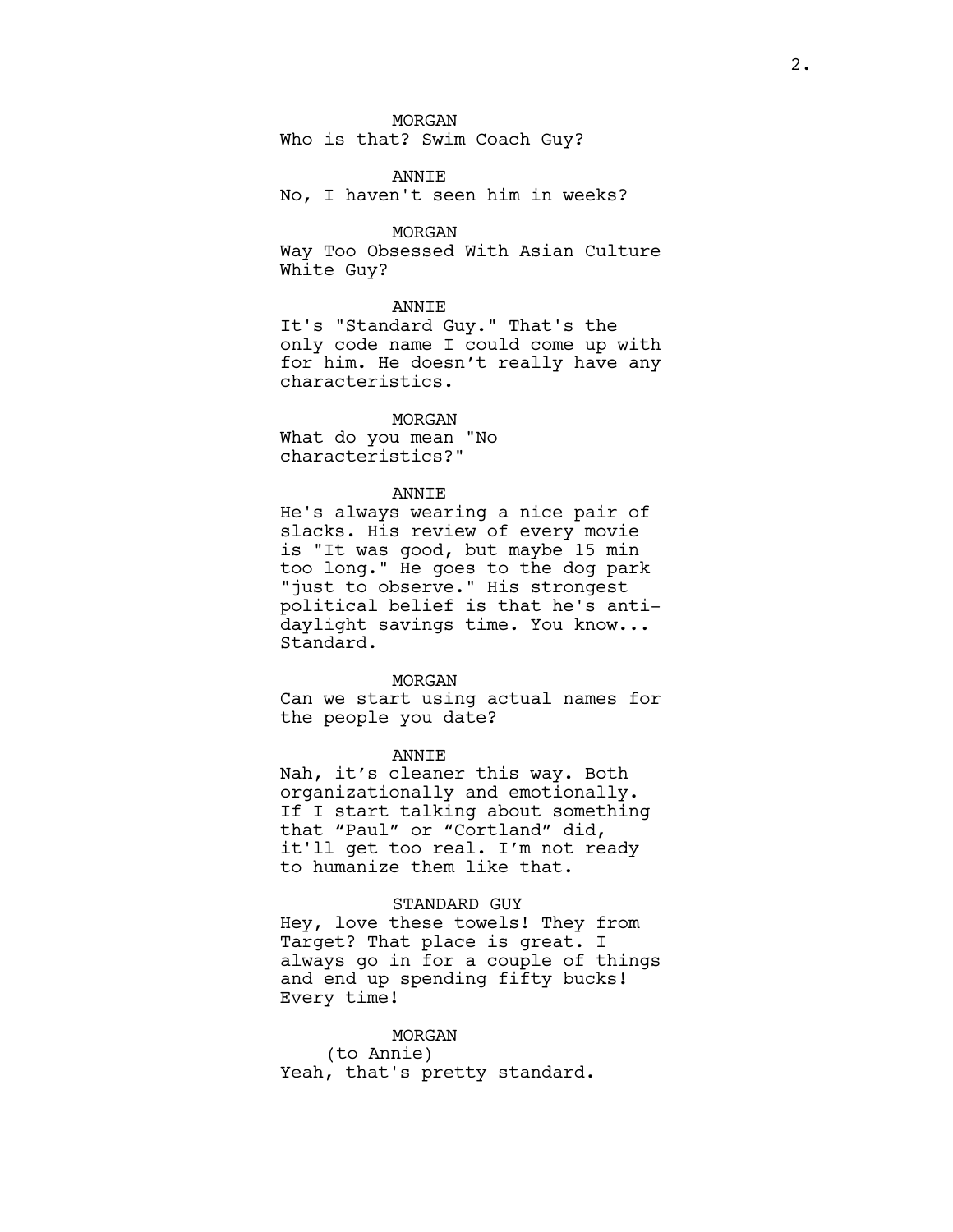### **ANNTE**

We need a bigger place. We weren't even in any weird positions and I broke that jar of Brush-bile. I shouldn't be knocking anything over during missionary.

Morgan looks around, the place is cluttered with Annie's Brush-bile experiments and an array of Tandem weapons: A spear, large blaster gun, and ninja turtle-style daggers. Plus they have a ton of DVDs for some reason. Like, I see having a few of your favorites but how many times are you going to re-watch The Chronicles of Riddick?

#### MORGAN

You're right, this place isn't working. Plus, since Mitch became a world-famous meme, our Huntr business is going great. We can look for a new place.

ANNIE I know a great realtor. We can go by there tomorrow.

STANDARD GUY (shouted from other room) Anyone seen my polo shirt? It's kind of an off-beige color.

SFX: Transition

Morgan and Annie sit across a table from Madaline, the owner of Keep-It-Real Estate. She is a put-together woman with high school drama teacher levels of pep.

> MADELINE (cheerful) Ooo, two girlfriends, making it in the big city! Love it! Oh to be young and broke again. Well, maybe not broke but the young part? Yes please! (beat)

MORGAN So, you can find us a new place?

MADELINE (suddenly all business) Absolutely, yes. My fee is a two months rent.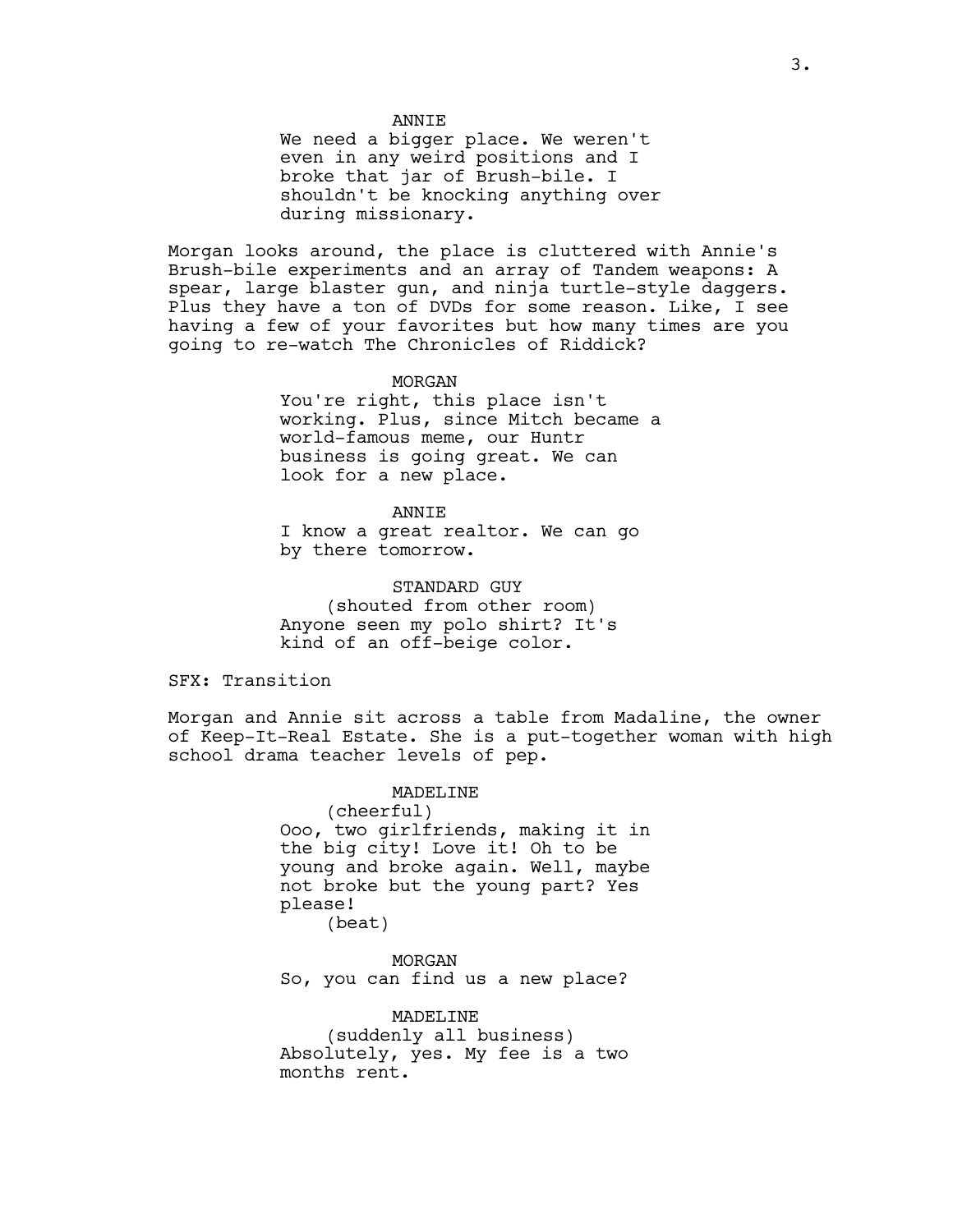### **ANNTE**

Jesus. You can make that kind of money being a human Craigslist?

#### MADELINE

Ahahahahaha! Funny! She's funny! Keep-It-Real Estate has access to every available apartment rental and condo real estate property within Fairhaven proper.

### MORGAN

So we have to use you?

MADELINE

Correct. But there's one way to avoid the fee.

#### ANNIE

I don't know what Marco told you but I haven't done that in years.

MORGAN

What?! Who's Marco?

#### ANNIE

Uh... no one. I make up fake guys sometimes.

#### MADELINE

Such a hoot! No, you can make an appearance on "Nab That Pad," the reality show I do with my husband on Shiplap TV!

#### ANNIE

Oh! That's my favorite show to put on in the background when I'm doing chores or when the person I'm sleeping with has no idea what they're doing.

SFX: Madeline slams a ton of paperwork down on the desk

### MADELINE

Just sign the release on every tabbed page and we can get started.

SFX: Cheesey reality show music

MADELINE (CONT'D) Hi, I'm Madeline!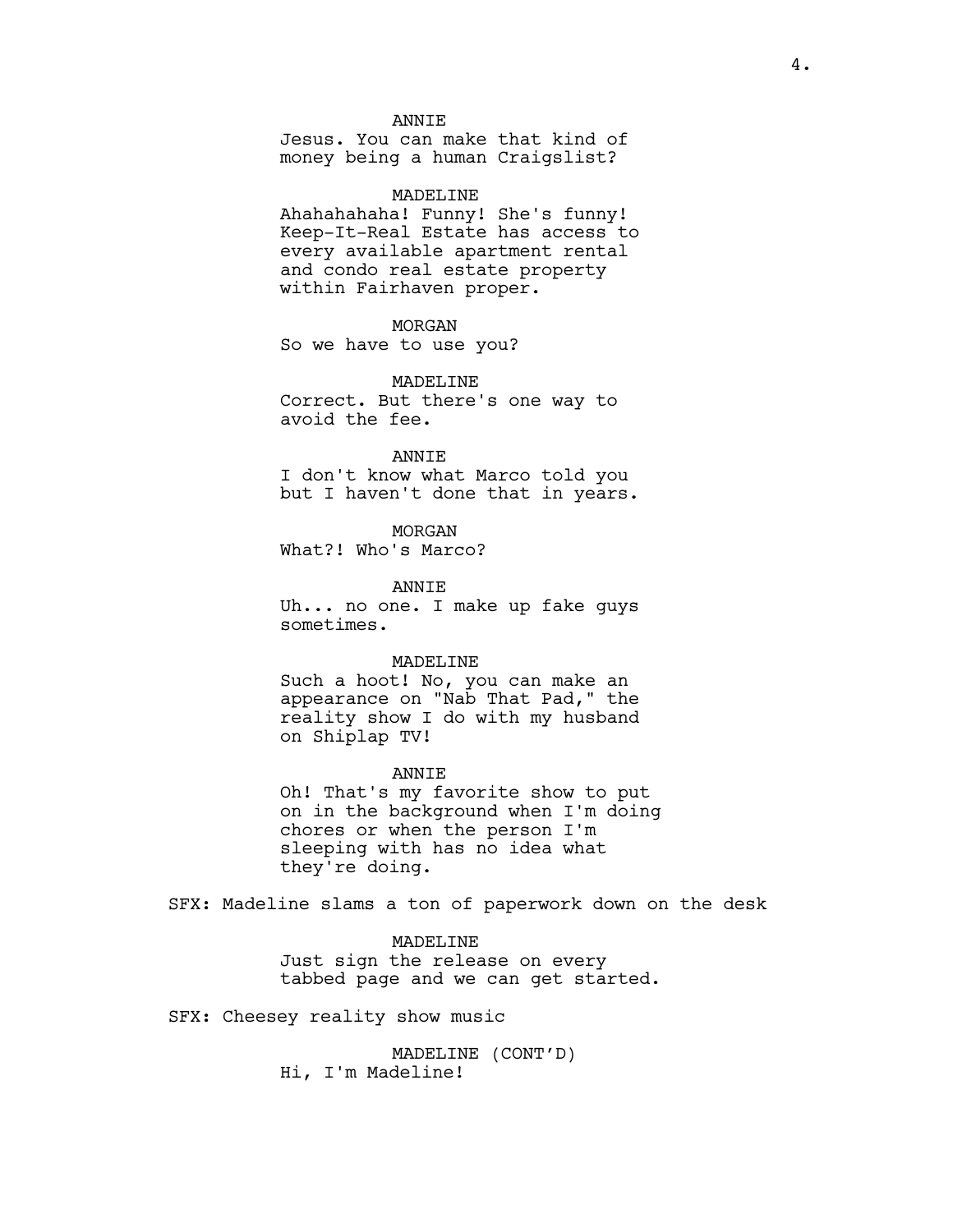**CHASE** And I'm her hubby, Chase!

MADELINE We help the young and hip nab an apartment as interesting...

CHASE And as dangerous!

MADELINE (V.O.) As themselves.

MADELINE/CHASE (V.O.) This is Nab That Pad!

CHASE Let's meet today's nabbers!

ANNIE

(giving a testimonial) Hi! I'm Annie. I'm into making money through various channels, all legal, and I'm looking for a spacious place with great natural light and strong support beams where I can hang my (bleep)swing. Can I say (bleep)swing on here?

*Editor: Make sure the actor actually says "fuck" here and* \* *I'll replace with a beep in post.* \*

MORGAN

Hi. I'm Morgan. I want a place that's indoors. I also want to not be doing this show.

CHASE Our first stop is a place that I think will be a perfect... "fit."

SFX: Gym sounds

Music: Upbeat hip-hop

MADELINE Here we are in Clenched Fist-ness, Fairhaven's newest Crossfit gym.

CHASE Oh man, look at these yolked studs! Yo bro-seph, toss the medicine ballski over here!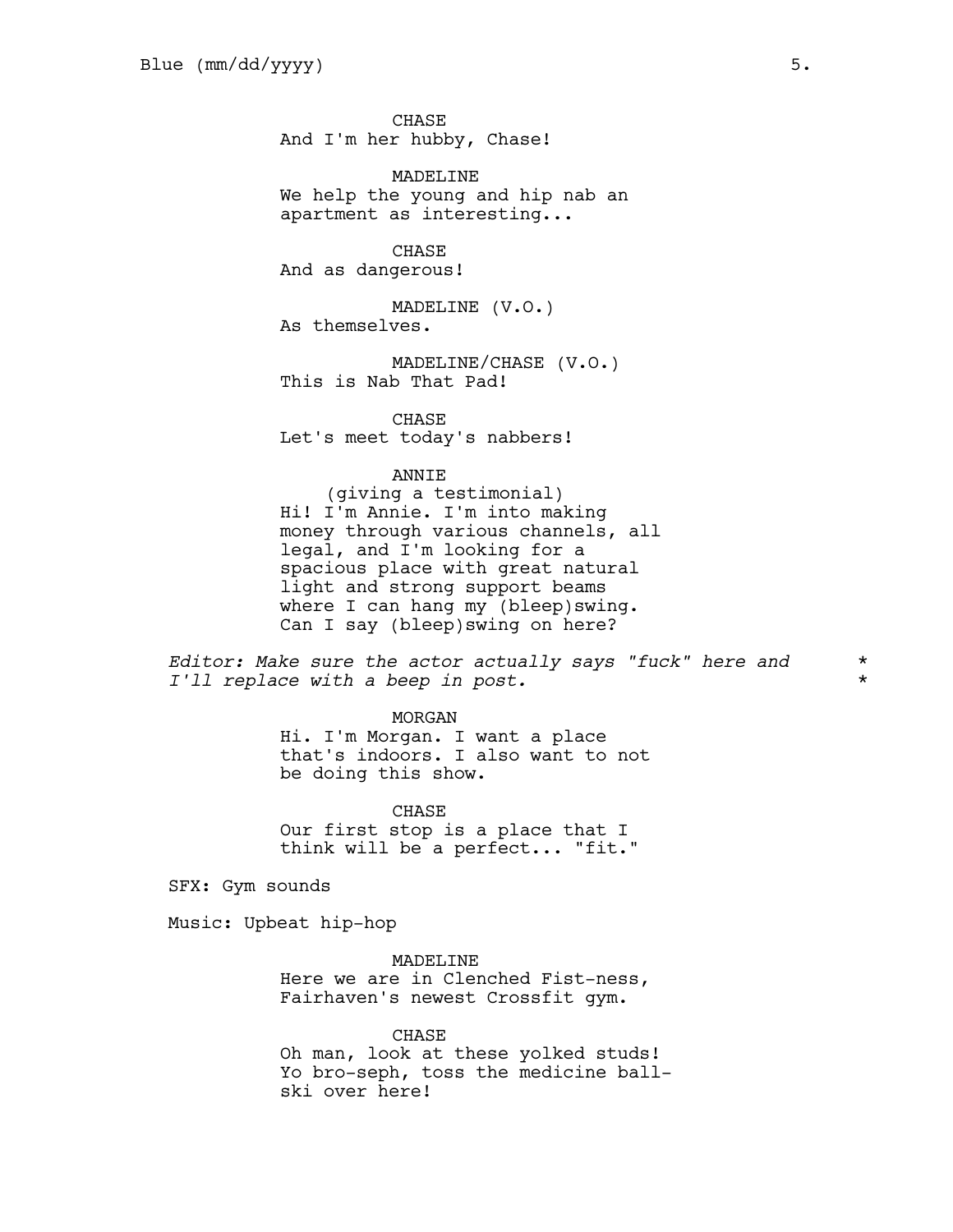SFX: A dude throws a medicine ball at Chase. It knocks him over. He laughs.

> CHASE (CONT'D) Oh yeah! One of the guys!

MADELINE C'mon Chase, we're here to show these ladies a potential pad, not goof around.

**ANNTE** I like all the sweat but where's the apartment?

**CHASE** Right back here!

SFX: Chase pulls a metal sliding door

SFX: Showers

Chase pushes a metal sliding door back to reveal a warehouse loft beside the gym's bathroom and showers.

> MORGAN So we're living by the showers?

ANNIE We'll take it!

MORGAN

No we won't.

MADELINE It's shower-adjacent! And walking distance from tons of hot spots. LoLo Orange, Down and Out Burger, Metro Outfitters.

RIPPED GUY Out of the way, we need the bathroom! We got a puker!

SFX: Guy puking Wild track puke noise form someone would be \* good \*

SFX: Everyone in the gym grunts like Tim Allen wild track  $*$ this please! \*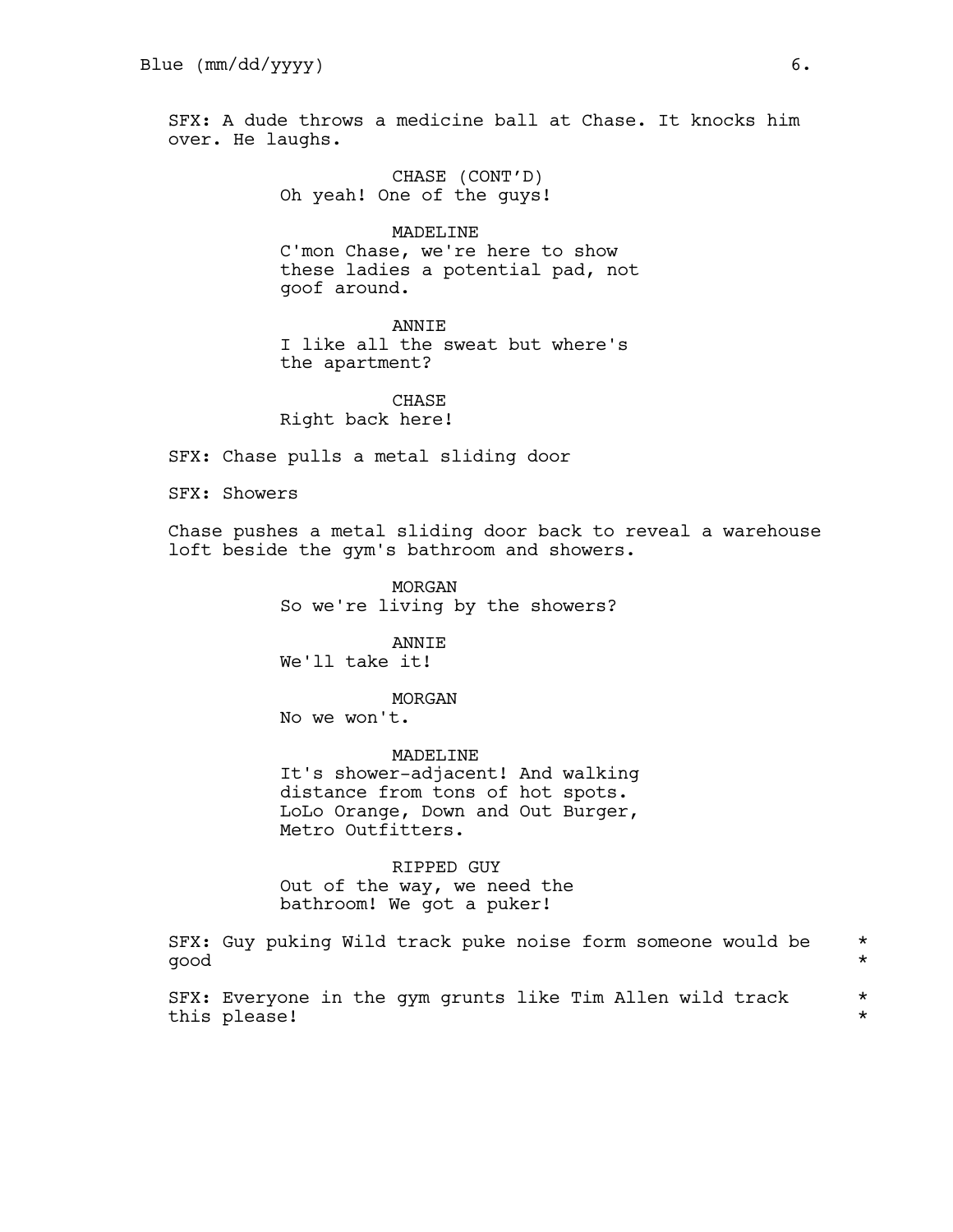RIPPED GUY (CONT'D) Hell yeah! First puke of the day means free muscle milk body shots at the nutrition bar!

MORGAN This won't work for us.

SFX: Transition

SFX: People milling about.

MADELINE Apparently, fitness wasn't their thing.

CHASE But I stole a bunch of dirty towels from the locker room. (sniff)

### MADELINE

Our next stop features dorm style living for these two who are apparently still in college, emotionally.

SFX: People milling around.

MADELINE (CONT'D)

Welcome to ShareLoft, a conscious community of young people who live together in harmony.

ANNIE

This seems to lack privacy?

CHASE Everyone gets their own private sleep pod! I call top bunk!

#### MADELINE

Ha! Oh I love that big child-man! If only cunnilingus didn't make him so dizzy. Whattya say, girls, isn't this fun?

### MORGAN

Sorry, I wasn't paying attention. I thought that guy doing devil sticks on the unicycle was going to crash.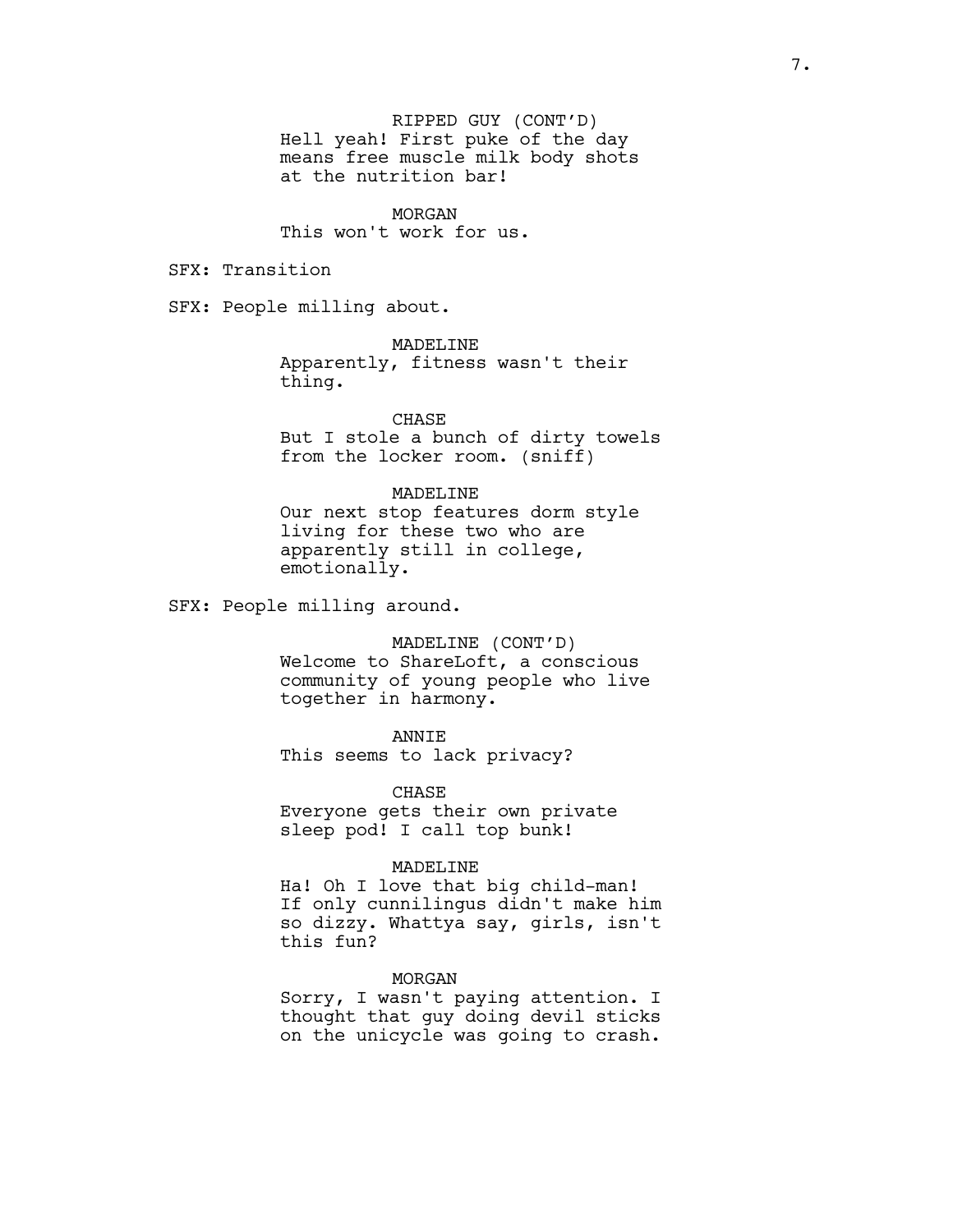### MADELINE

Before you say another word, let me show you the community garden and brainstorming chalkboard wall!

### SHARELOFT RA

Hey, welcome to ShareLoft, I'm an RA and available for any questions or inter-personal emotional processing you might need. I'm also a certified doula if you decide to bring a child into the community.

### MADELINE

All this space and loving acceptance at a fraction of the cost!

ANNIE How much is it exactly?

#### MADELINE

A standard twin pod is three grand a month and a double is seven.

#### SHARELOFT RA

And if you're around when anyone gives birth, do please join us at the placenta feast.

SFX: Transition

CHASE Our final stop was a dank basement!

SFX: Dripping water.

### MADELINE

I heard your request for privacy loud and clear and it doesn't get anymore secluded than this.

### CHASE

Not only is this a spacious two bedroom unit, the lack of sunlight's perfect for catching up on that shut-eye.

### ANNIE

I *love* that.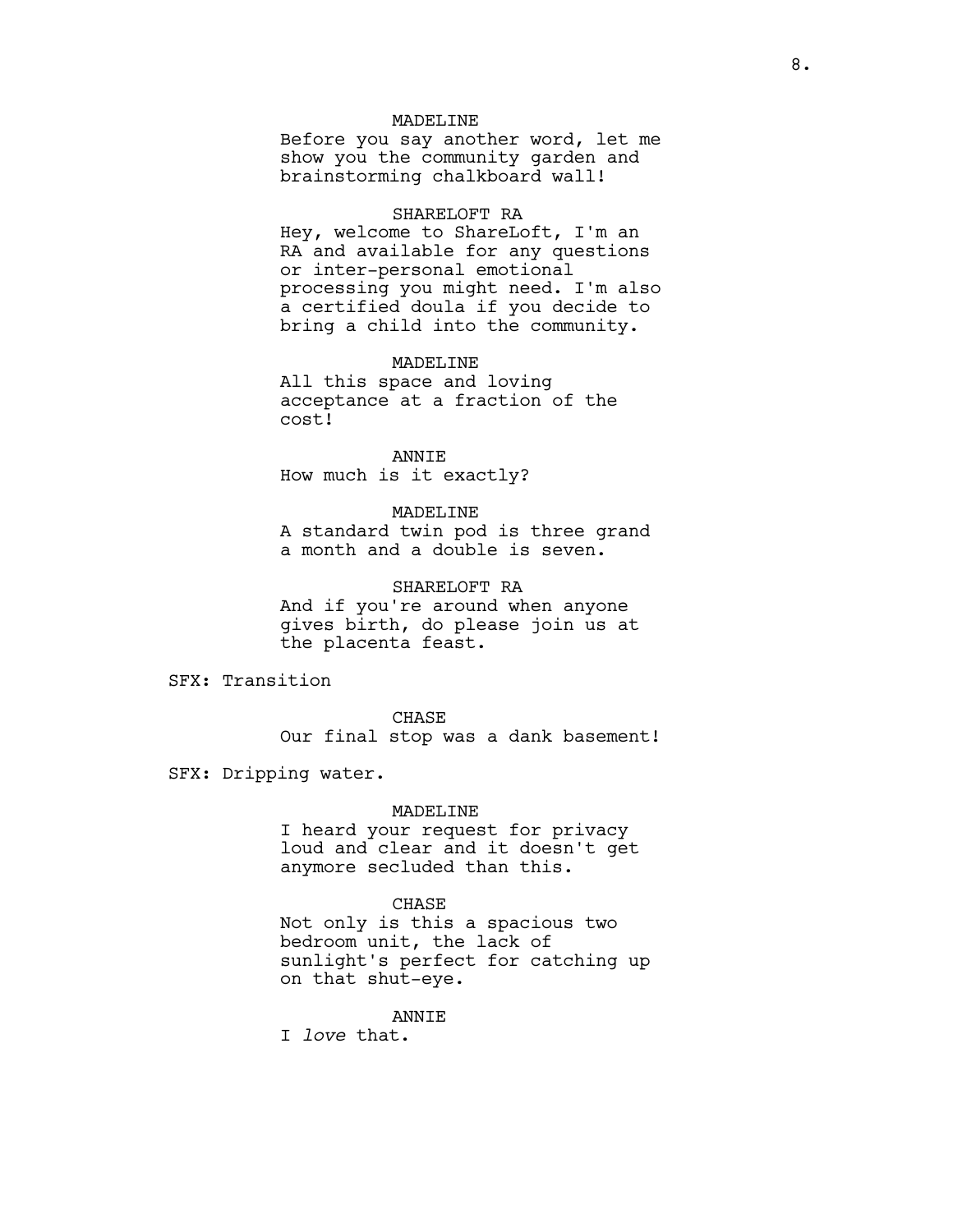MORGAN

I like that there's a door and this is pretty close to our current place, so that's a plus.

# ANNIE

Yeah, we already know what's around here. And the lack of windows mean I could make my Brush-

SFX: Morgan punches Annie in the shoulder

MORGAN

(whispers) Cameras.

# ANNIE

Brush-inspired needle-point. I have an Etsy store.

### CHASE

I love etsy! I found a guy on there who made me some Shrek jammies! He originally had some problems with drawing Shrek pregnant like I wanted, but everyone has a price.

MADELINE Relationships are about compromise.

CHASE

There's 400 more square feet than your current place and you only have to share this pad with one other creature.

MORGAN One... other... creature?

SFX: The lights flicker and the walls rumble

MORGAN (CONT'D) Oh good. A toddler-sized worm behind a secret wall.

CHASE Straight from The Brush, it's Squirmp, the Worm-Sage!

SQUIRMP (in a soft high-pitch) Bide your time flesh mammals. (MORE)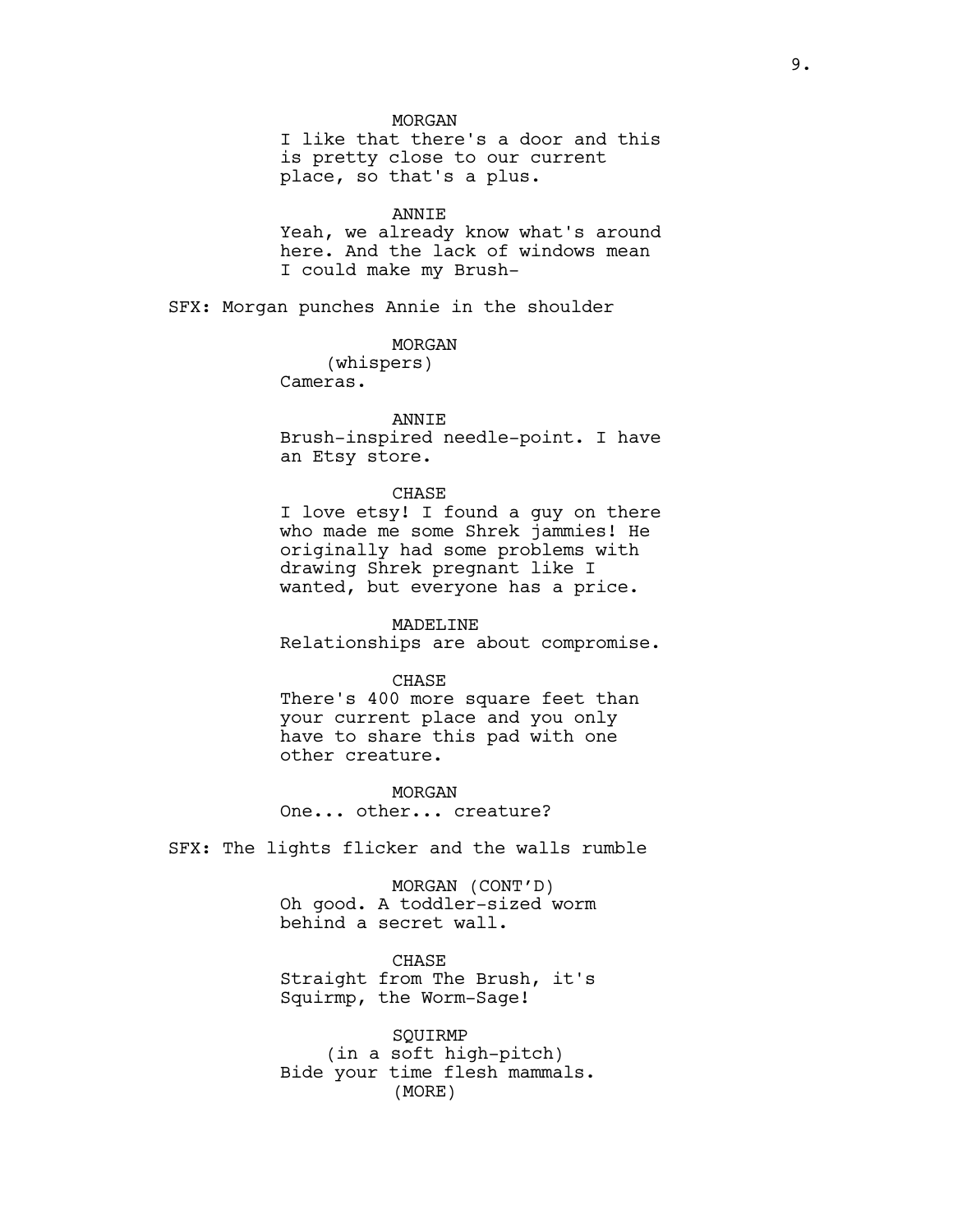#### SQUIRMP (CONT'D)

This mortal plane will meet its demise at the hands of a lunar burst that will cover these lands with an all-consuming ice dust.

# MADELINE

Isn't he ADORABLE?

#### MORGAN

No.

CHASE He loves to predict the end-times!

ANNIE How often does he do this?

#### CHASE

It varies. It's kinda random now that I think about it. The previous tenants said it usually happened around 3am.

#### SQUIRMP

A great carnivorous plant from below will devour your world and digest it into a ball of pure hate.

# ANNIE

Wait... that time it was different.

CHASE

Yeah, he's not real consistent.

MORGAN

We might have to pass on this one. I think because I work for Huntr I'd technically be obligated to kill him.

### MADELINE

You're a Huntr?

### CHASE

Wow! That's cooler than an anatomically correct Sonic the Hedgehog!

### MORGAN

Yeah. I'm a licensed freelance contractor on the Huntr app. The hours are crazy and a little bloody but it pays okay, so. Here we are.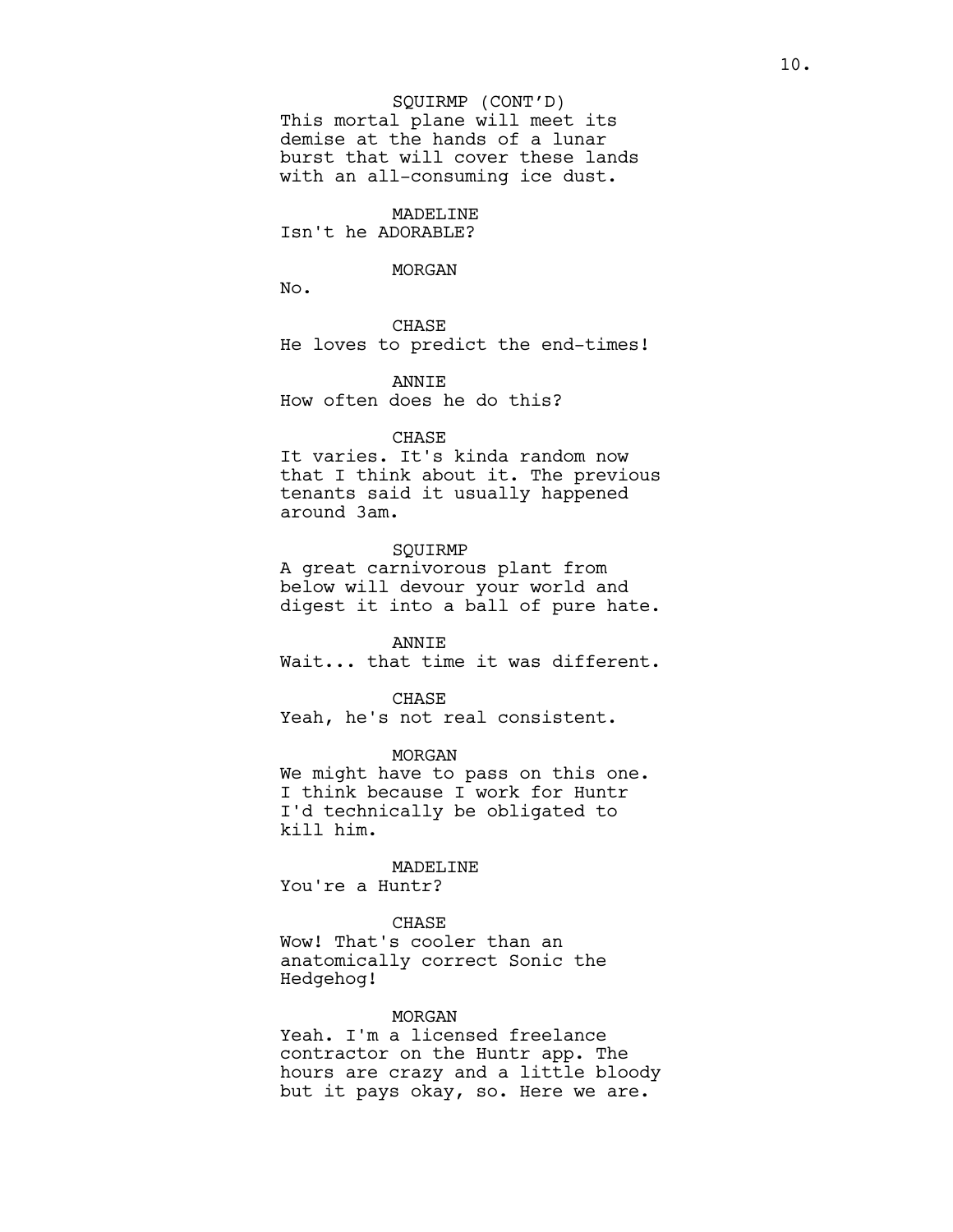MADELINE I think I might have something for you in (Madeline leans in towards Morgan and whispers) The Dark District.

SQUIRMP A great volcano will wipe out the-

CHASE Sorry, little guy. We're gonna check out another place.

SFX: Chase slams the door

# SQUIRMP

(from behind the door) It's cool. Hey, on the way out can you see if the guy left my Amazon Prime packages?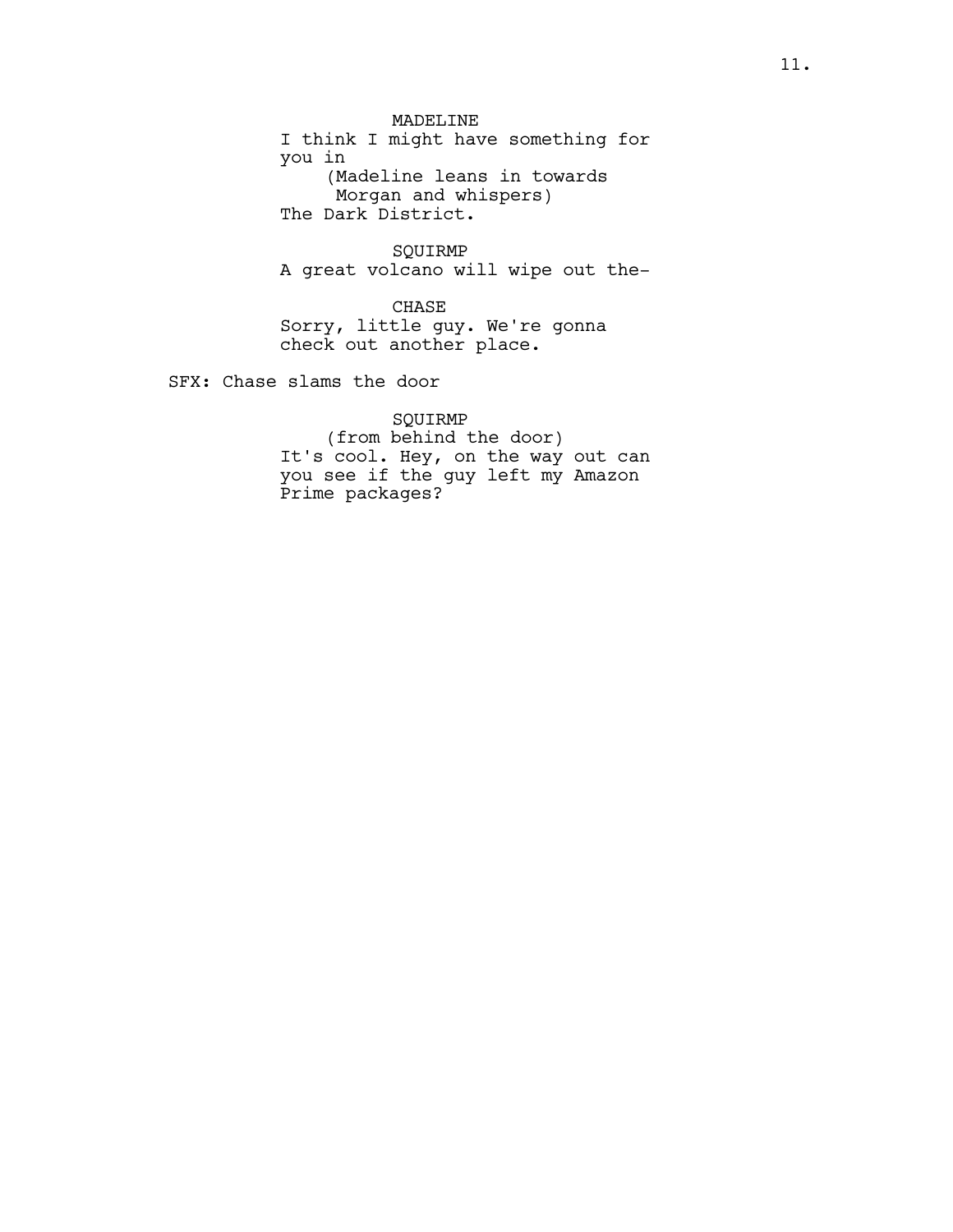ACT 2

SFX: TRANSITION

SFX: A busy marketplace

The Dark District is a ramshackle industrial area where market stalls line the streets. There are no cars, just cooking-oil powered mopeds. People haggle for various alien products at the stalls. If Anthony Bourdain saw this place he'd shit his pants over how fucking undiscovered it was.

> **ANNTE** Madeline? What happened to the show?

#### MADELINE

One, no cameras. I can't publicly do business here. Two, please use my code name. That's both for anonymity and adrenaline rush purposes.

**ANNTE** Okay, Crimson, what about the episode?

#### MADELINE

We can finish it in post. I told Chase to throw some wigs on interns that look like you and shoot them from behind going into a really cute cave.

**ANNTE** A cave?! Is it too late to see the cave?

MORGAN Speaking of, why no Chase?

MADELINE

Please, that walking sack of enthusiasm would blow our cover the second he spotted a moped.

SFX: A rusty door opening

MADELINE (CONT'D) Here we are. Move-in might be hard since it's a walk-up but you're going to DIE once you get there.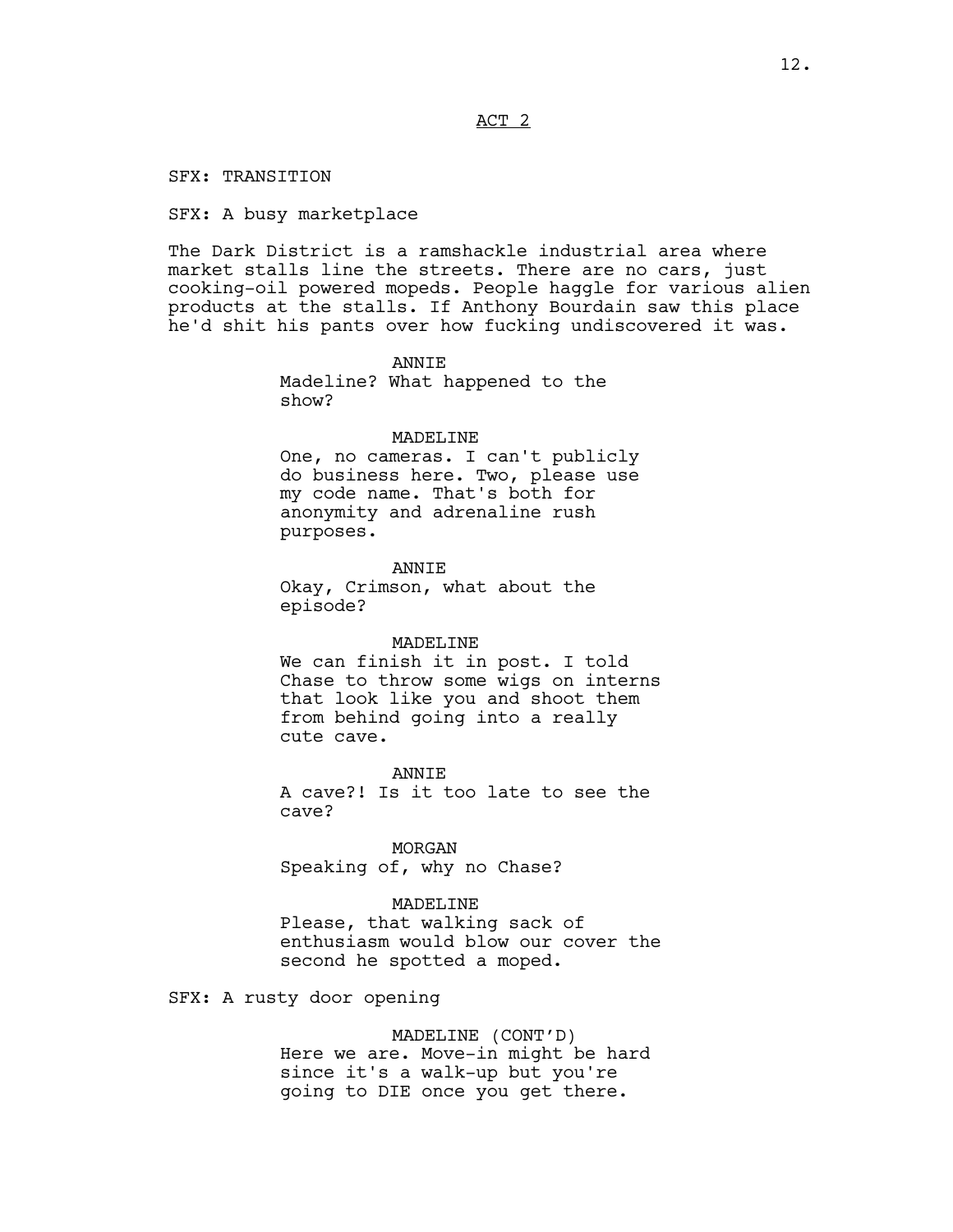### MORGAN

As long as there aren't any musclehead bros, doulas, or psychic worms, I'd say we're doing o... wow.

#### MADELINE

This place is completely open concept, the floors are hardwood, sustainably sourced of course, and the kitchen counters are poured concrete which is very durable. There are two bathrooms, each with a waterfall shower, and three sectioned off rooms that could be bedrooms, offices, orgy dens, whatever you kooky gals get into.

#### ANNIE

Well, we might have to knock out one of the office walls to expand the orgy den... other than that, it's perfect.

MORGAN So perfect. What's the catch?

MADELINE Five grand a month.

#### MORGAN

Nope!

ANNIE Wait! No! We can do it.

MORGAN How?! That's double what we pay!

#### ANNIE

Tandem doesn't monitor this neighborhood which means I can start making and selling stuff again. Besides, the stuff I make is *so* much better than what they're selling out there in the marketplace.

MORGAN

Wait, how do you know it's better?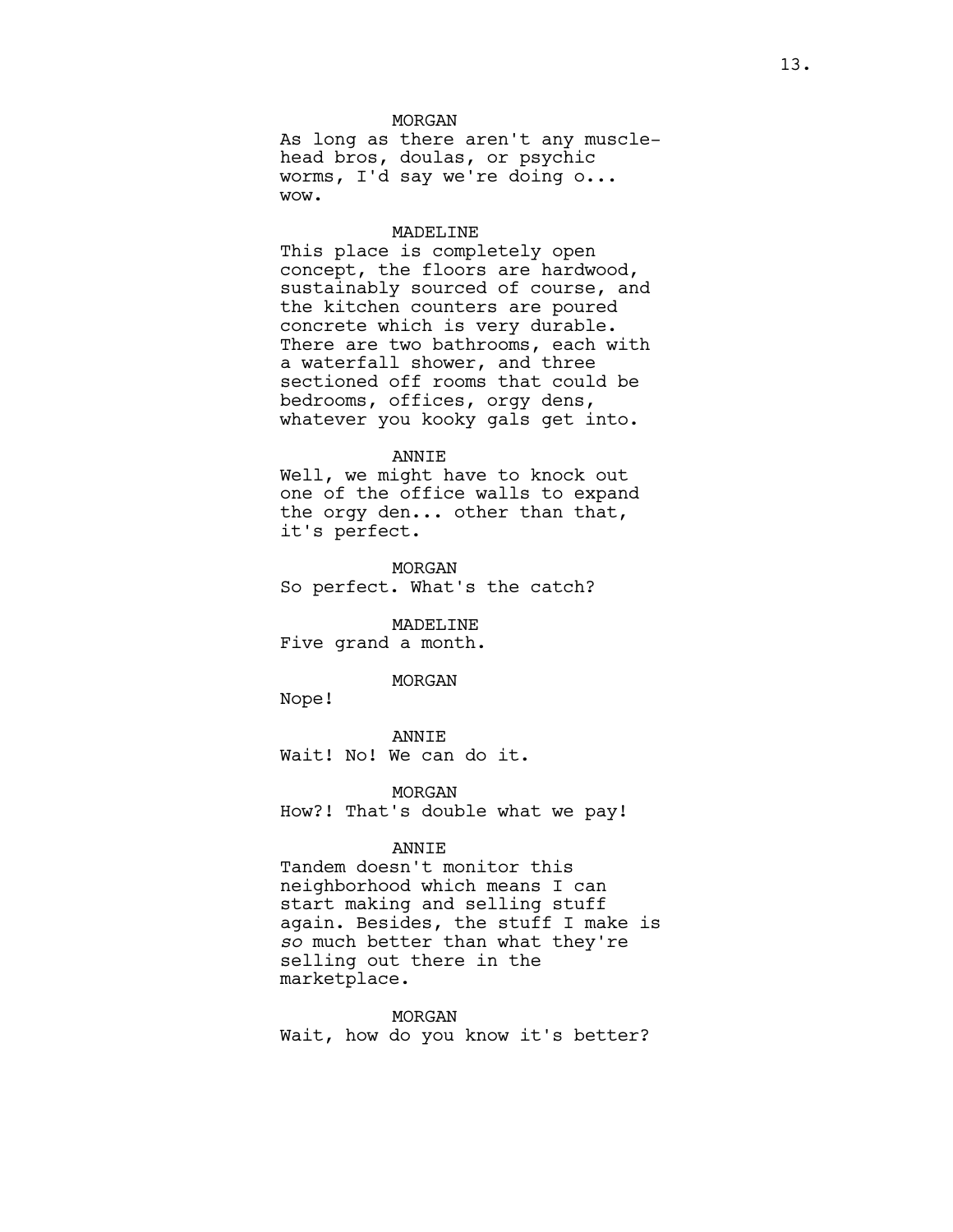### ANNIE

I bought and took some stuff on the walk over and I barely feel anything. Seriously: Check this out. Patting head, rubbing stomach. Z Y X W V U T S R Q P...

### MORGAN

Okay, I get it. Hey Madeline, this place seems awesome, but why isn't it rented yet?

### MADELINE

Well, one of the fun quirks of the Dark District is that it's not monitored Tandem, so Imp attacks are... frequent. But I imagine you two will be able to handle it.

### ANNIE

Woah, that's Morgan. I don't fight. Unless it's with a drive-thru employee who tries to charge me for dippin' sauce. We might have to pass.

### MADELINE

The kitchen has an espresso machine built into the wall and the stall just out front sells those churro ice cream sandwiches.

MORGAN/ANNIE Sold./Holy shit, yes.

MADELINE Crimson strikes again!

SFX: Transition

Back at the old apartment Annie, Morgan and Mitch are surrounded by boxes and moving supplies.

# MITCH

One box down!

SFX: Mitch lifts the box. CRASH! Everything falls out.

MORGAN Jesus, Mitch, you have to tape the bottom!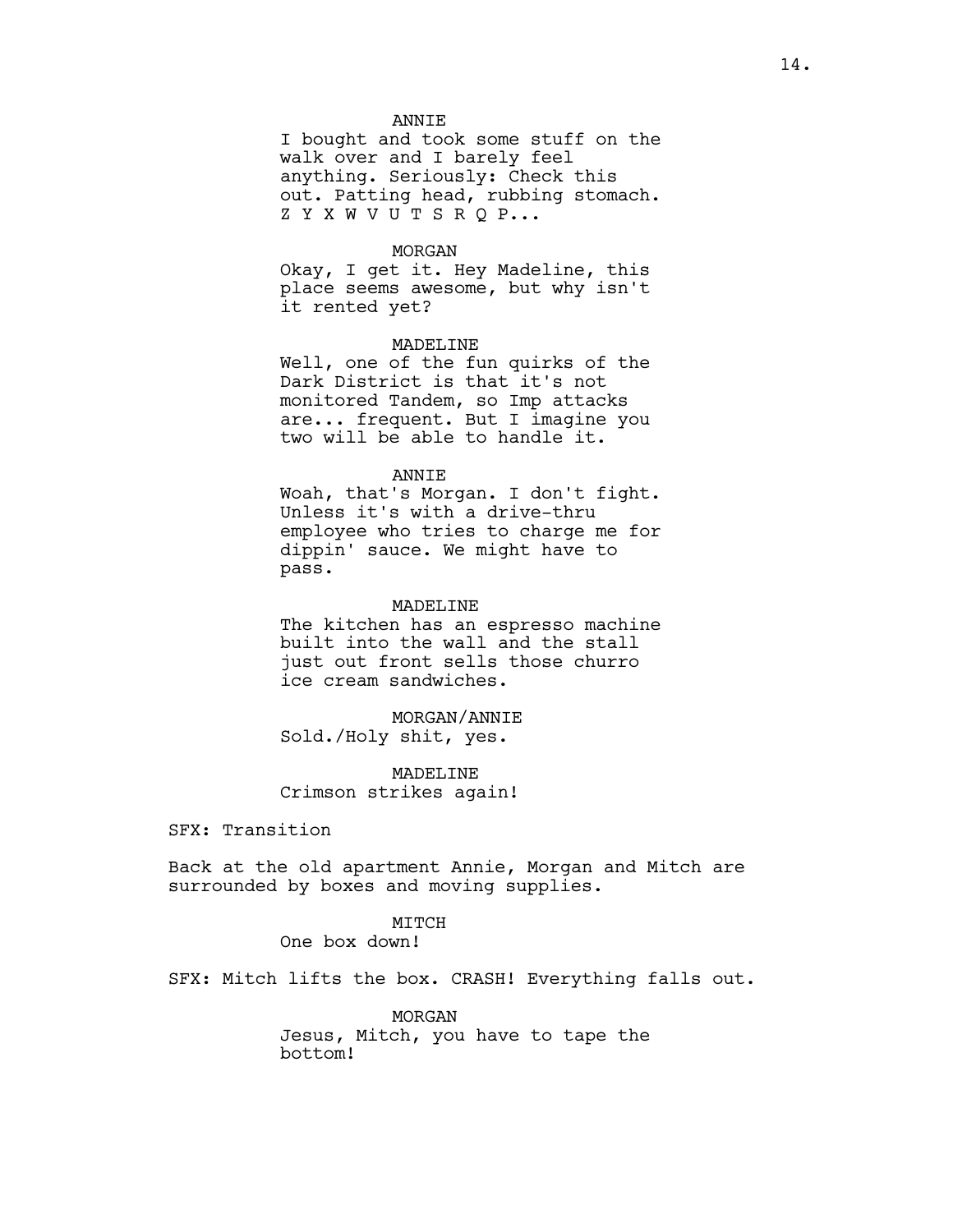**ANNTE** 

If you broke my footlong bile-bong, I *will* get Morgan to murder you.

MORGAN No need, I'm very close to murdering him without an official request.

MITCH It wasn't anything fragile! I'll tape up the box and re-pack it.

SFX: Annie takes something out of the box

ANNIE

Awwww, this is the menu from that Japanese place down the street. We ordered from it the first night we moved in.

#### MORGAN

Wow, and we held onto that this long? We've really got to set up a better cleaning schedule.

ANNIE

(doubly touched) That delivery guy was the first person who spent the night.

MORGAN

Yep. I remember. How I didn't note that red flag, I'll never know. (picking up a chapstick) Yay! My fancy chapstick!

MITCH

All re-packed!

MORGAN

Great, here's a sharpie so you can write what's in there.

### MITCH

Wait, what?

#### MORGAN

You know, how we're sorting everything into piles according to their category that way it's easier to unpack? The kitchen stuff's in the kitchen, bathroom stuff, weapons...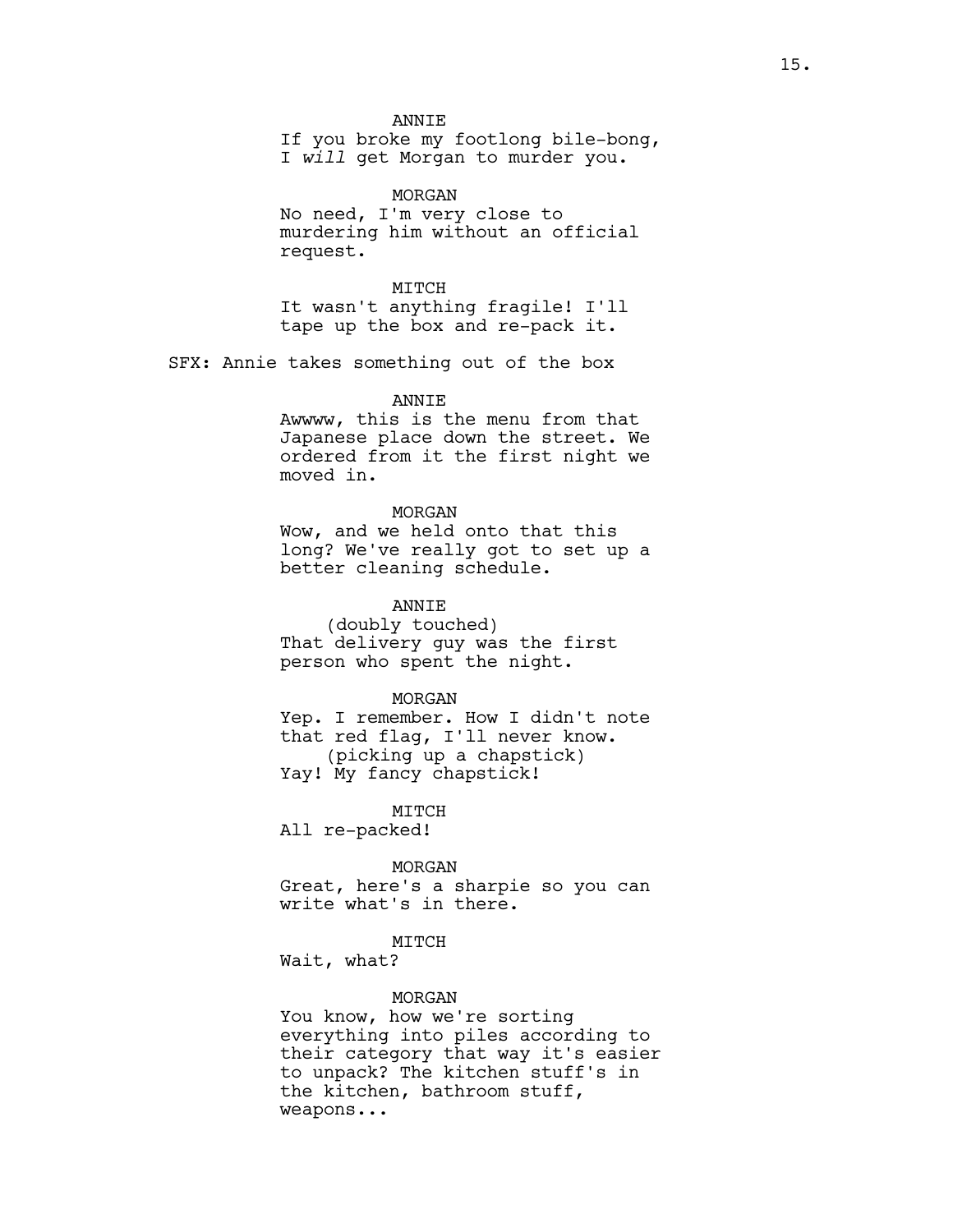**ANNTE** 

Drug stuff, sex toys, unread Malcolm Gladwell books that make us look smart.

### MITCH

I just kinda threw a bunch of stuff in based on how light it was, that way I wouldn't be hard to carry?

#### MORGAN

Get out.

#### ANNIE

Did you just pull the "suck really bad at something so you don't have to do it" trick? Cause that's kinda my thing.

MITCH No, but that's a really clever idea. I think I'm just uncoordinated and unhelpful.

SFX: The box crashes again

MITCH (CONT'D) Whoops. That probably wasn't enough tape.

MORGAN God Mitch you are so lucky you're good at killing monsters.

MITCH Thanks! See ya!

ANNIE You know, I'm really gonna miss this place.

MORGAN Yeah. A lot went down here.

Music: Wistful acoustic music

SFX: Pouring champagne and giggling

### ANNIE

That one time that sexually fluid Scandinavian champagne rep rented the guest room and let me tastetest her product off her tush.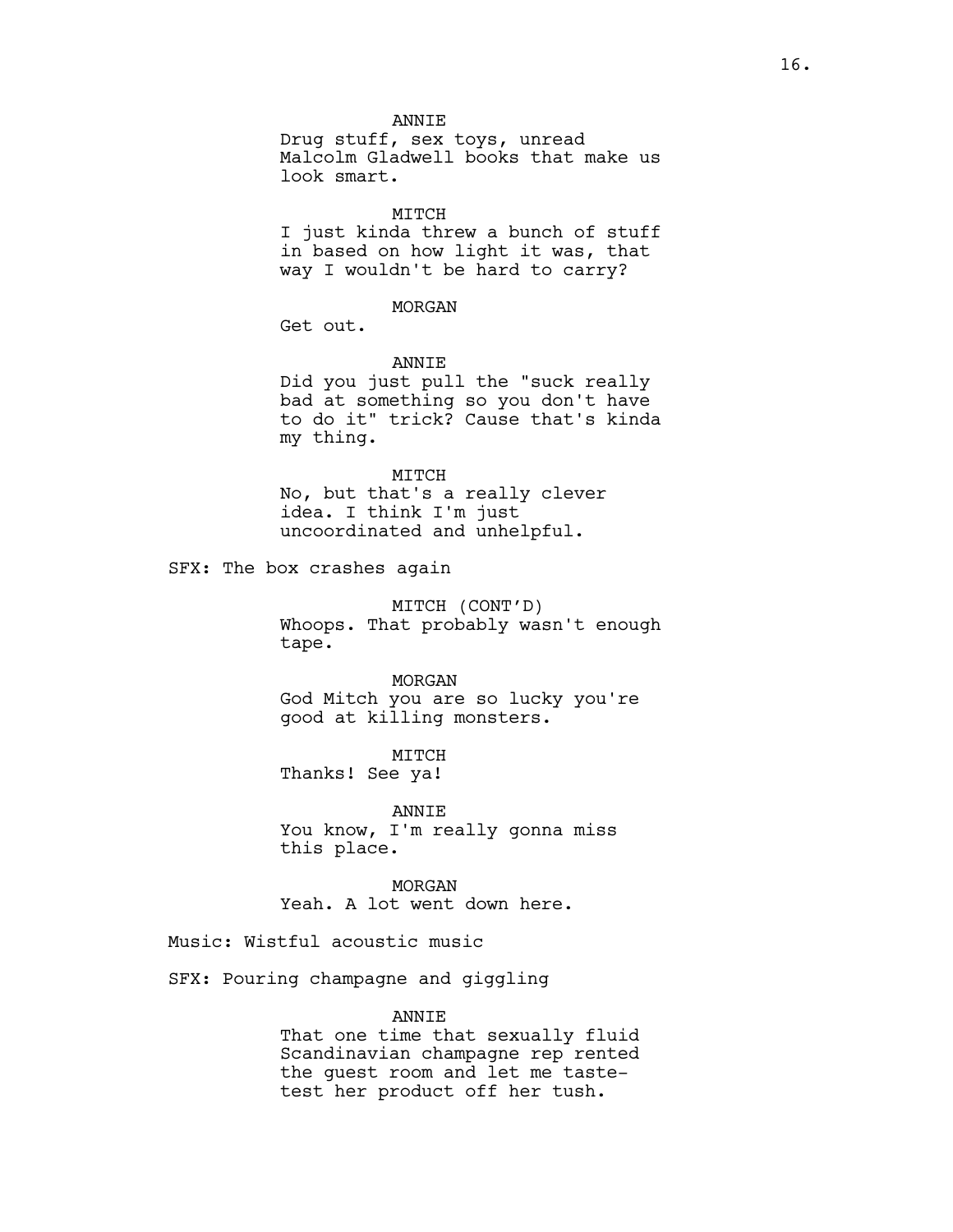MORGAN That one time I arranged all the books on the book shelf by color.

SFX: Spanking. Neigh-ing. Wild track of this please!  $*$ 

#### ANNIE

That time that S&M enthusiast made me dress up as a dominant horse and go to town on his tush.

#### MORGAN

That time I finished my fourth rewatch of the entire series of Fraiser.

Music: Stops

#### ANNIE

Wait... those are your memories?

#### MORGAN

Frasier *really* holds up*.*

### **ANNTE**

Hey, Morgan, if you want to take this opportunity to just get another roommate, I get it. I know I can be a little crazy what with all my sex and my drugs. And my usual sex while on drugs. It can be a lot. And-

### MORGAN

Oh my god, no! Are you kidding? Annie, you were the first Bubbleborn person who *didn't* make me feel like a freak after I moved here. The first time I killed a brush creature, you saw an opportunity and thought it was useful instead of screaming and getting all weird like my first seven roommates.

#### ANNIE

Yeah right! The first time you did that I was like, you mean this girl can kill those things and get me fresh brush-bile on the regs? Uh, ka-ching!

### MORGAN

I do love it when you make cash register sounds at me.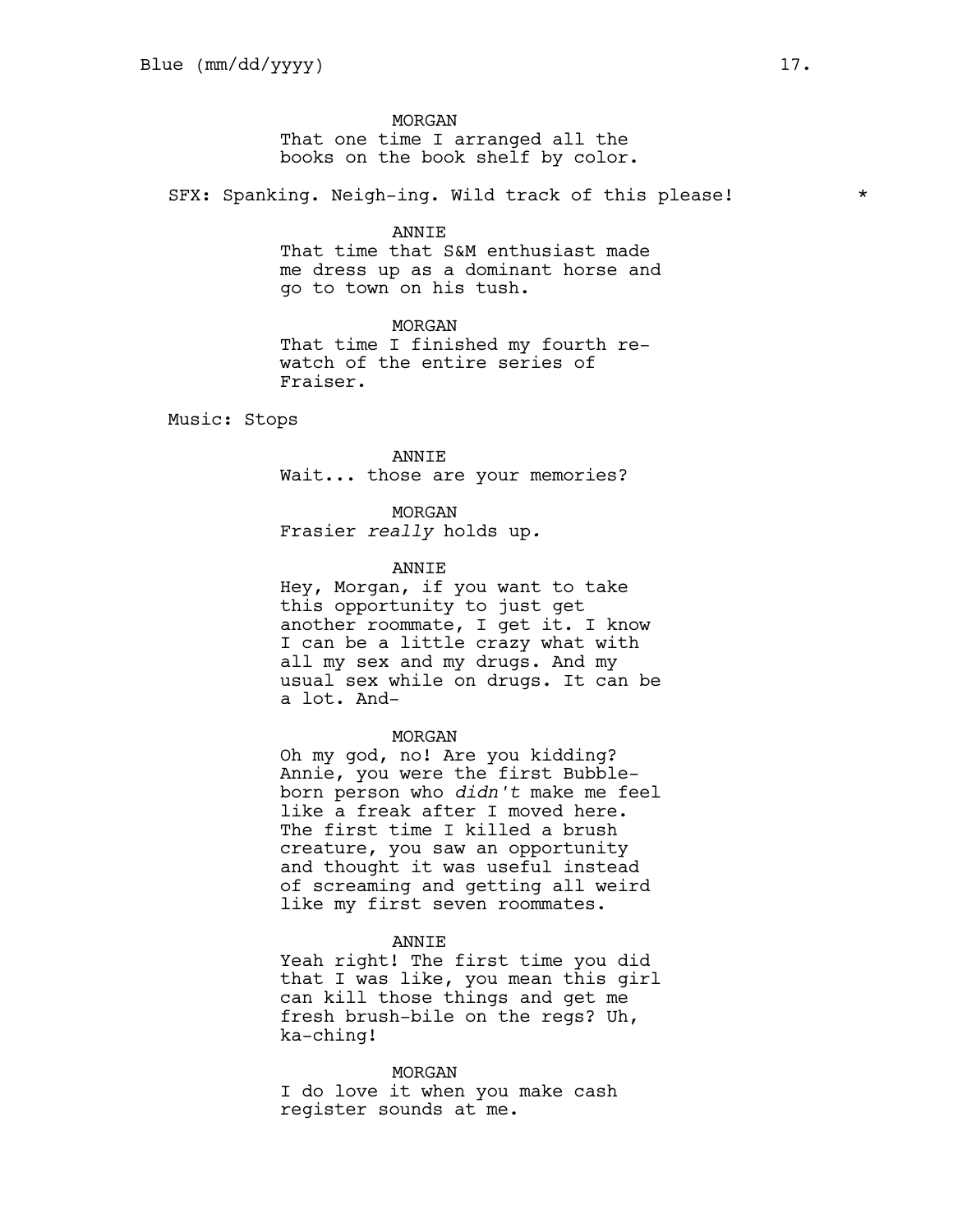### ANNIE

Because I grew up like I did, with ultra-permissive ex-hippie parents, I've never been good with selfcontrol. Having a super-disciplined warrior woman in the other room keeps my debauchery at a nice, manageable 8 out of 10, ensuring I don't have a repeat of the summer before you moved in.

### MORGAN

What happened the summer before I moved in?

### ANNIE

I can't say too much, legallyspeaking, but I can tell you that it feels great to get the feeling back in my left glute.

#### MORGAN

Oh, this one?

SFX: Butt smack

ANNIE Ow! Don't do that unless you get the other one!

#### MORGAN

We really are a good pair of weirdos, huh?

#### ANNIE

I think so.

MORGAN I think definitely.

### ANNIE

Oh! Do you think I could use that entryway closet for my leather horse corset?

MORGAN Don't push it. The horset stays in your room.

### ANNIE

Fair.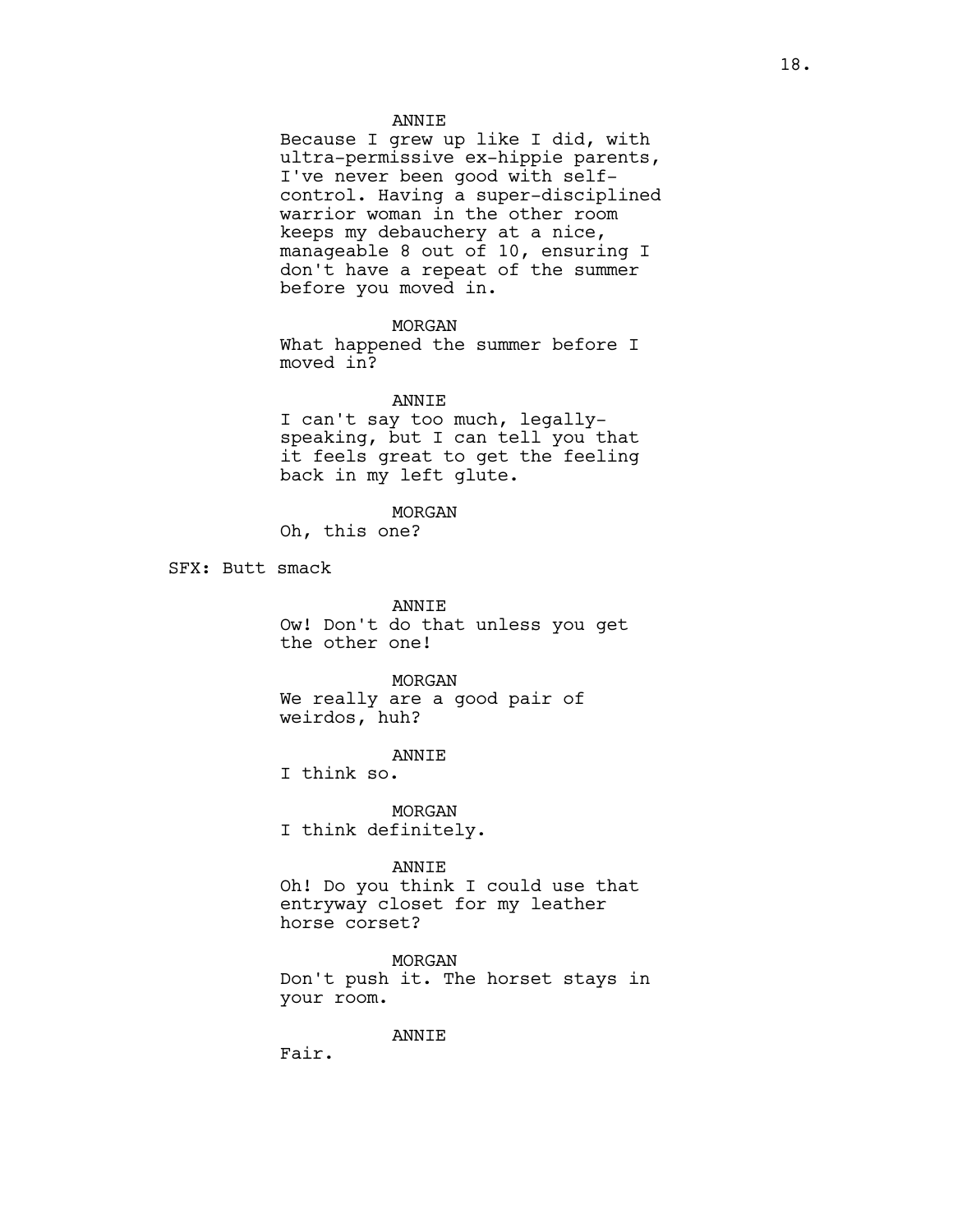MORGAN

Hey, maybe you can try that on the next time you hang with Standard Guy.

ANNIE Oh him. Yeah... I don't think I'll see him again.

SFX: Transition

We're at Standard guy's nondescript office where he does... something? With computes maybe? That seems right. He's burning the midnight oil. His similarly dressed co-worker approaches his desk.

> CO-WORKER Hey buddy, I'm gonna Postmates some late night grub from that 24 hour diner. Want your standard order? Cobb Salad, light dressing?

> STANDARD GUY You know what, I think I wanna change it up. Get me a chicken melt with extra jalapeno and a vanilla shake also smothered in jalapenos.

Standard Guy's eyes start to glow red but his Co-Worker doesn't notice as he's jotting this odd order onto a notepad.

> CO-WORKER Whoa! Somebody wants something spice-ayyyyy! Well, alright then.

STANDARD GUY Oh... one more thing.

SFX: Roar!

Standard guy hulks out into a snarling bear-like feral beast with huge claws and jagged fangs.

> STANDARD GUY (CONT'D) I'll also have all of your delicious essence.

SFX: Growling. Screams. Wild Track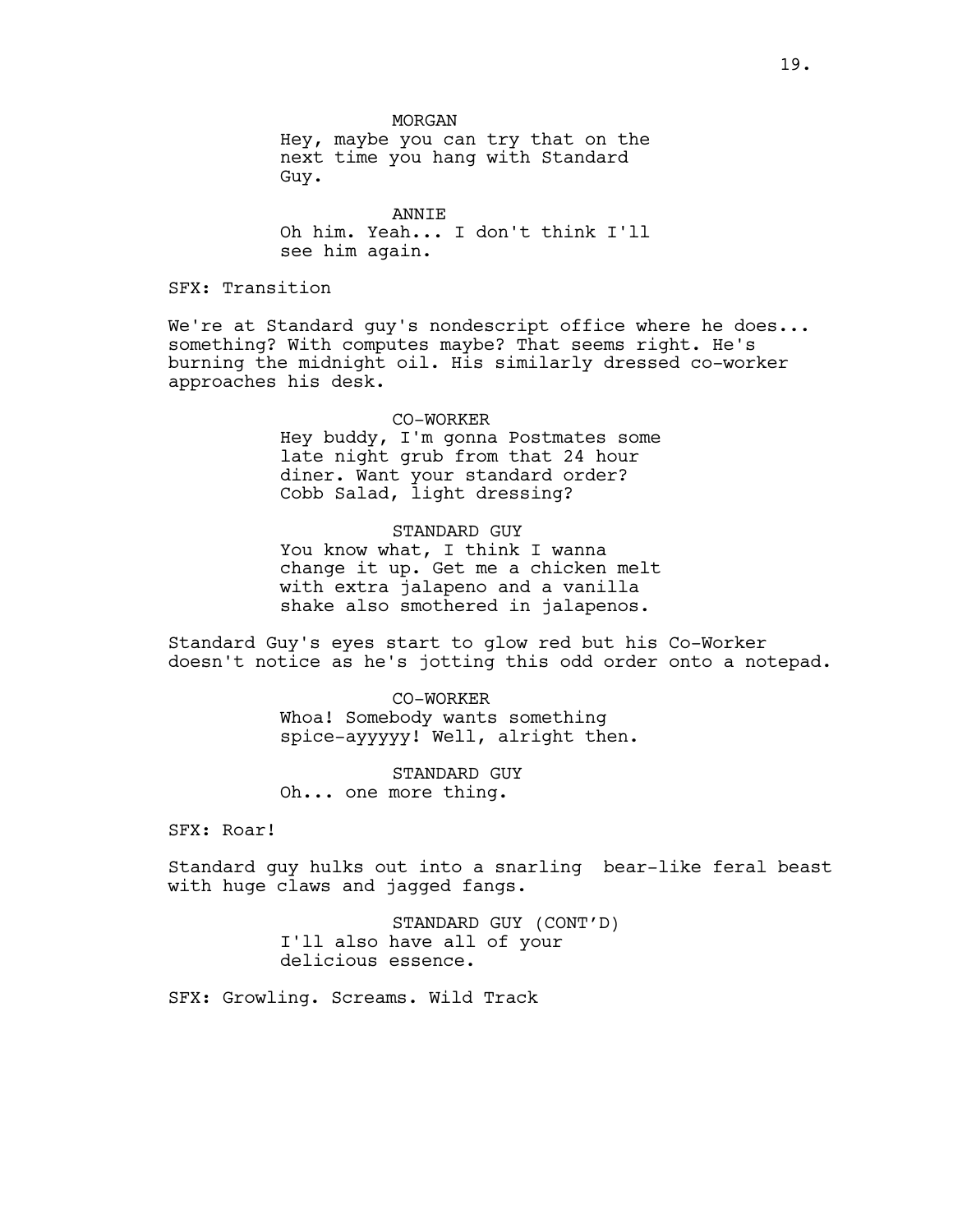ACT 3

SFX: Unpacking. Annie unloads trashbags

At the new apartment, Morgan is hanging her Tandem weapons neatly on along a hanging grid against one living room wall, as Annie pulls piles of clothing from various trash bags and simply flings them into her room.

> MORGAN Thanks for getting those all those guys to help us lug stuff up here.

> > ANNIE

Oh sure, it's amazing what some guys'll do if they think you're the manic pixie dream girl who's going to inspire their next big dream. (in a sexy baby voice)

I'm a kooky gal who lives on the edge, but all I need's a big strong man to tame me with his touching screenplay.

MORGAN You don't feel bad for using them?

# ANNIE

God no, they walk around The Bubble entitled despite offering me nothing while I provide them with the crazy story they'll tell at parties for the next few years.

MORGAN Huh, well when you put it that way.

SFX: Knock at the door. Morgan opens it.

Morgan opens the door to find a guy with a septum piercing and a tank-top that says "Strict Vodkatarian".

> VODKATARIAN Suh. Is Annie here?

> > MORGAN

It's for you.

ANNIE Oh, hey, come on in. I'll find the stuff around here somewhere just gimme a sec.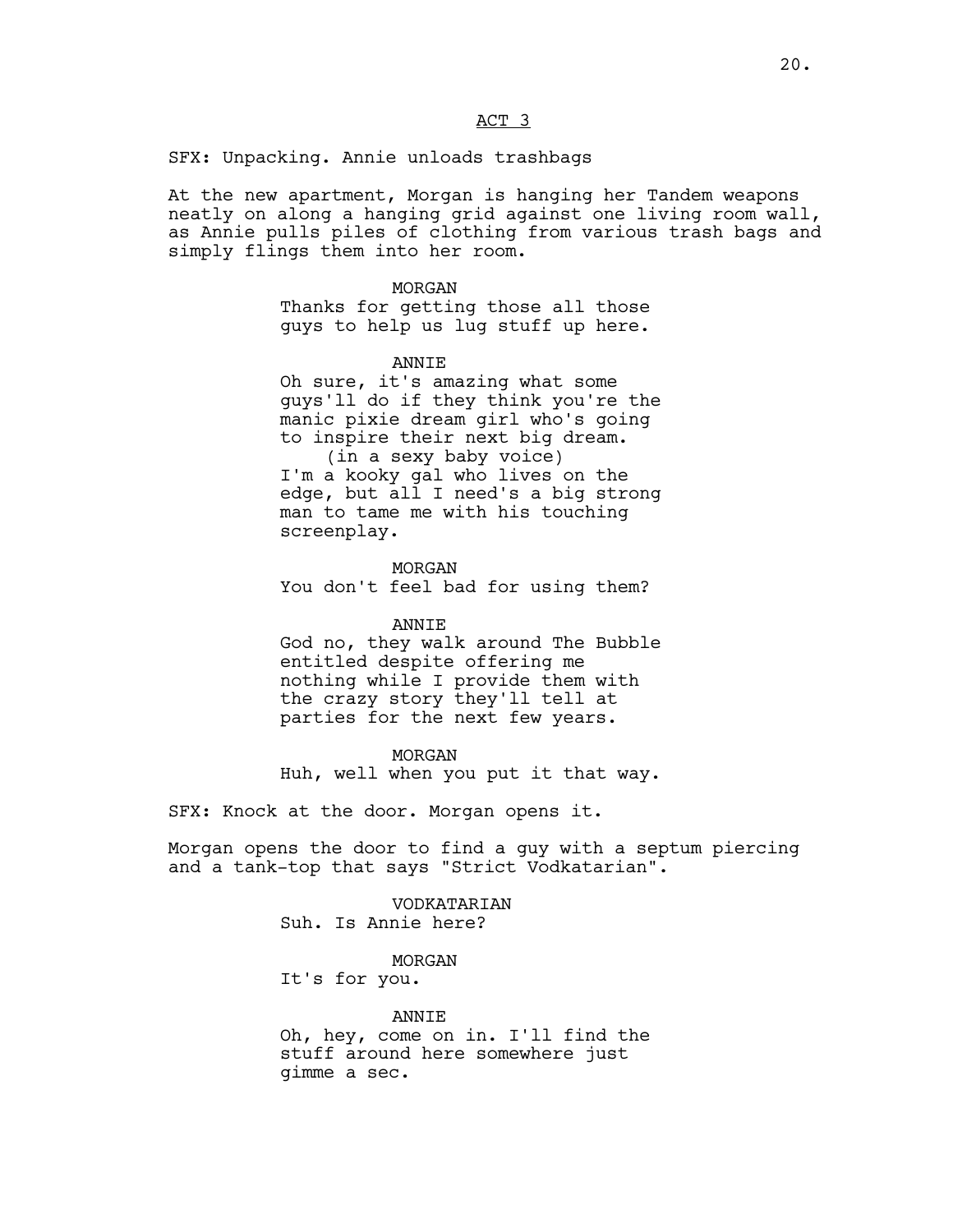### VODKATARIAN

Coo.

SFX: Annie rummaging

#### ANNIE

This stuff's super chill, unless you hit it more than twice in an hour, then it's like that last 20 minutes in Requiem For A Dream.

VODKATARIAN

Yikes. Thanks for the head's up! I'll Venmo.

MORGAN You're *already* selling here?

#### ANNIE

Hey, I'm good at what I do and people were chomping at the bit for my return to the business. You should be grateful. Besides, with the raw materials I can get out here, I'll be able to make the best stuff out there and slowly rise to the top of the heap of the underground drug world. And that kind of position's never gone wrong for anyone ever.

SFX: Another knock

MORGAN You weren't kidding about people chomping at the bit.

SFX: Door opens

It's Standard Guy. In his original form, but wild eyed and shaky.

> MORGAN (CONT'D) Oh... it's you. Standard Guy... I mean... It's You!

ANNIE Whoa, are you drunk?

STANDARD GUY Annie! Annabella Powell! I love you! No, in fact, I more than love you, I'm madly in love with you with ever fiber of my being!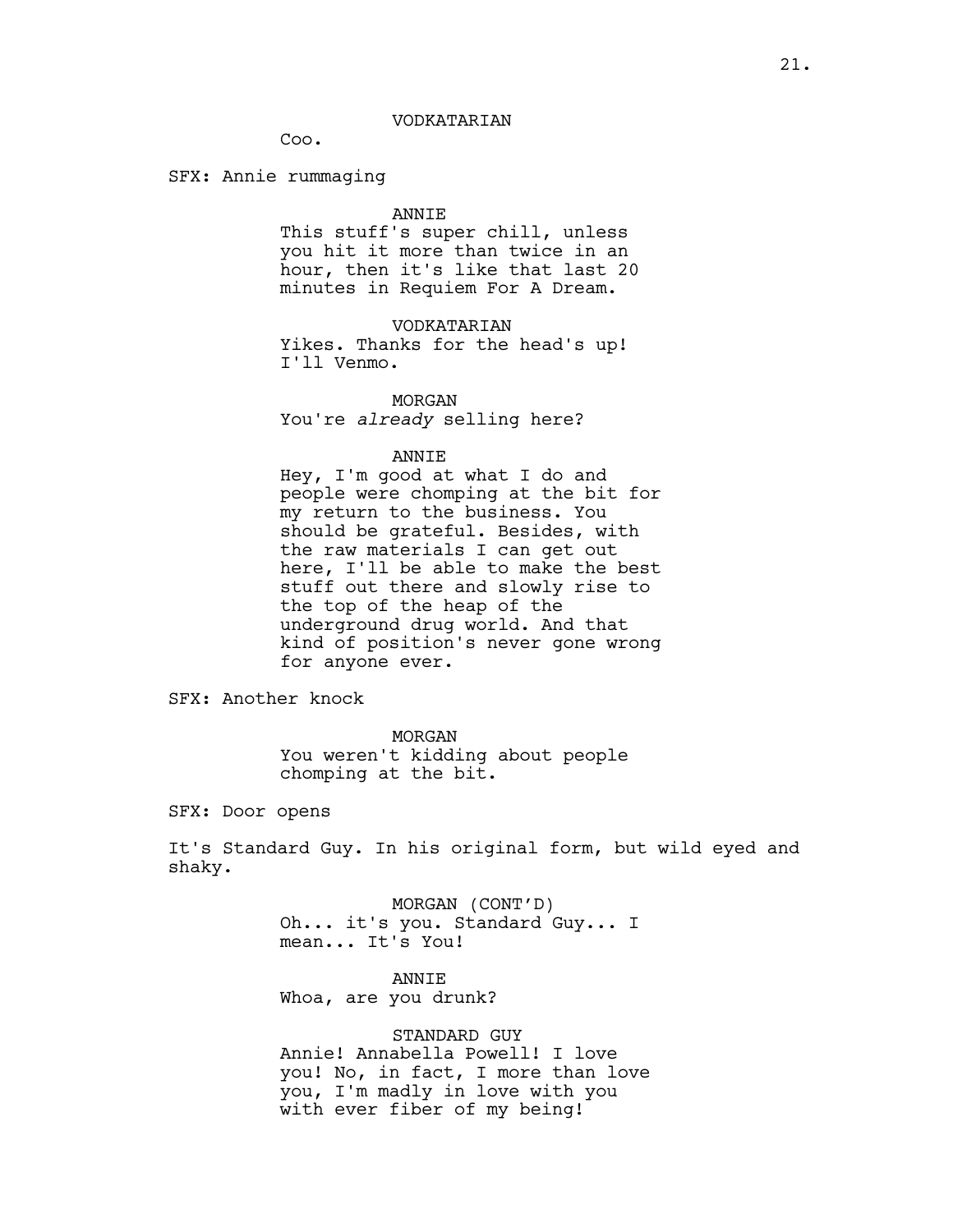ANNIE

O...K. Again, are you drunk?

STANDARD GUY No, I've never felt more in tune with myself.

MORGAN Wait. We literally just moved in.

ANNIE That's right. How'd you even find me here?

STANDARD GUY I followed your scent.

MORGAN

ANNIE

Oh my god!

Gross!

STANDARD GUY (CONT'D) I traced your scent because you're all I can think about. It makes me crazy.

MORGAN

Clearly.

### ANNIE

Listen...

(mumbling a made-up name) Stevothan. You're great and nothing at all like the people I usually date. You're never late, in fact, you show up ten minutes early which, while a little annoying, shows that you care. You take me to do the most run-of-the-mill dates like dinner and a movie, or bowling when you're feeling adventurous. You're anecdotes are forgettable and so I don't really feel any pressure to listen and the fact that you're not that great at sex means I can take that time to go over my to-do list. You're a nice guy and a break from the usual crazy stuff I deal with. But as mind-numbingly pleasant as you are, I don't think you're for me. It's like the old saying goes, it's not me, it's you. You get it, right?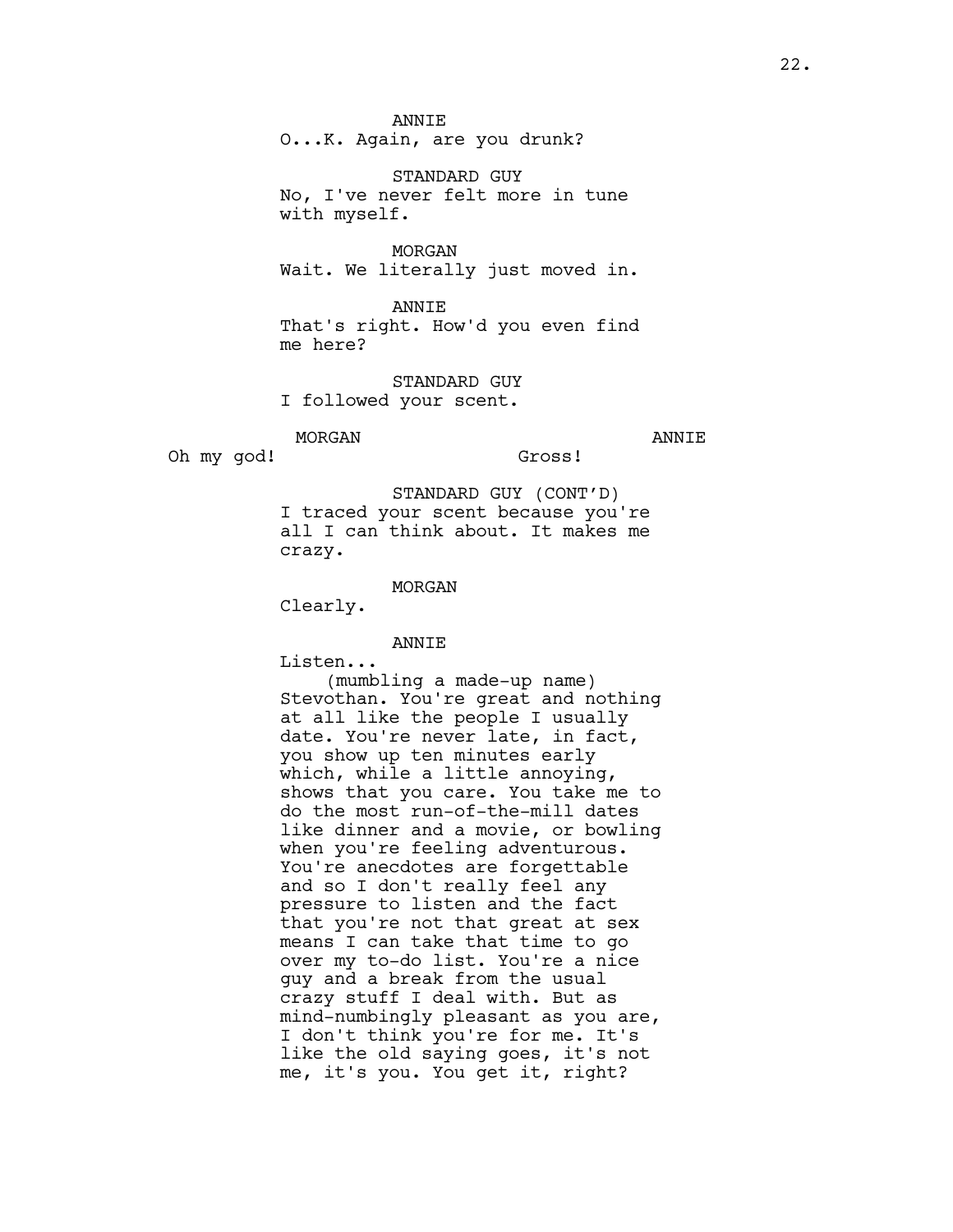Brutal.

# STANDARD GUY

No! I'm not pleasant, or forgettable, or run-of-the-mill! I'm exciting! I add a shot of espresso to my coffee. I listen to UNCENSORED rap tracks. I goof off at working by watching YouTube videos of people falling down.

ANNIE (feigning impressed, she's a terrible actor) Wow. Coooool.

SFX: Standard guy's voice starts to change

# STANDARD GUY I know you call me Standard Guy behind my back. But something happened to me. That's not who I am anymore. I'm… NOT.... STANDARD GUY!

SFX: Roar!

### ANNIE

### AHHHHHHHHH!

Music: Fight music

Morgan grabs the Tandem spear off the wall and tosses it to Annie who catches it despite her freak out. Morgan twirls a ninja turtle dagger in each hand as she gets into her fighting stance.

> STANDARD GUY I'm no beta! I'm an alpha, goddammit!

Standard Guy slams his fist down on the open-concept kitchen island that doubled as a breakfast bar, the poured concrete counter top crumbles.

Morgan and Annie each try to keep him at bay with their weapons.

> **ANNTE** No! We're going to lose our security deposit!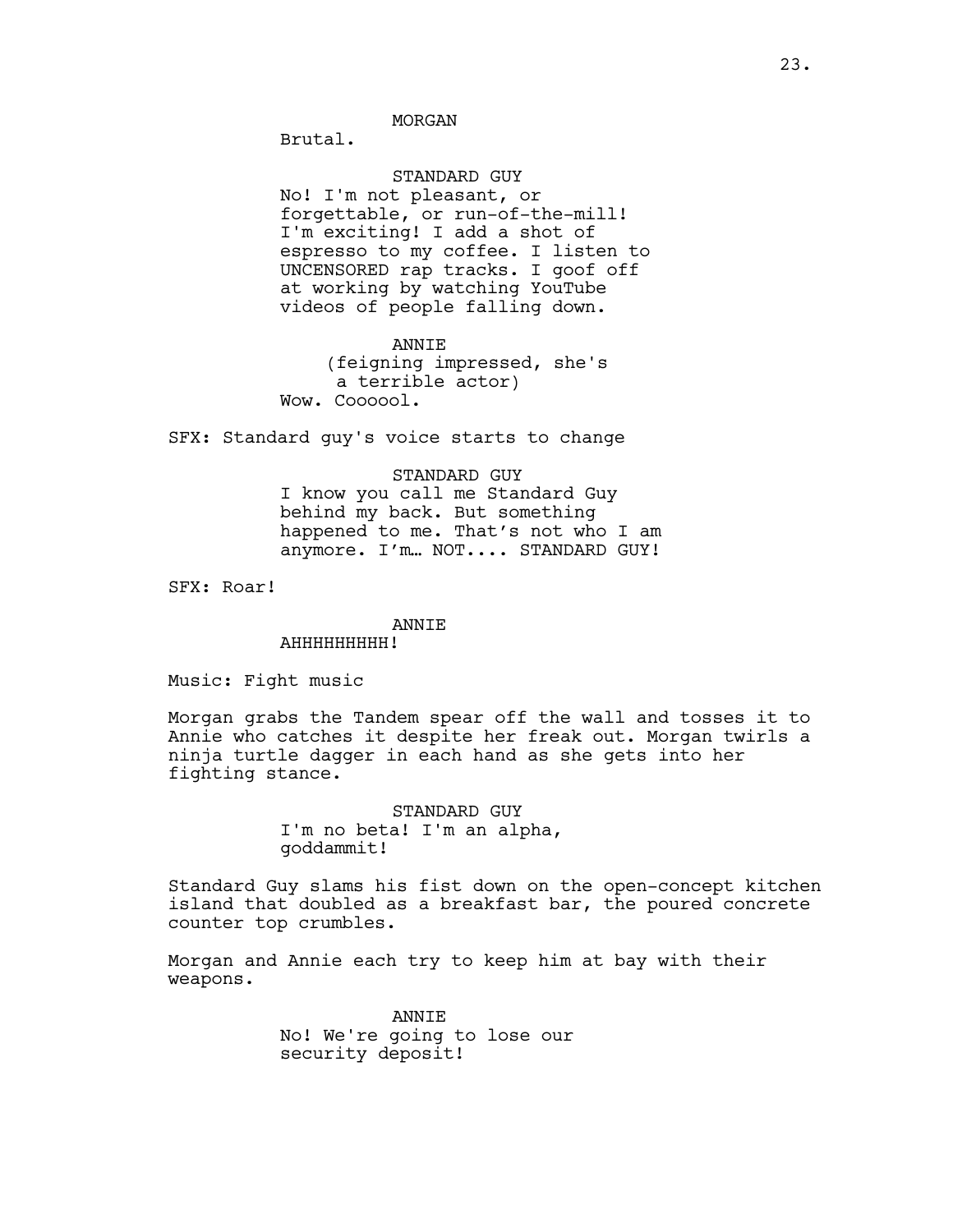Shit! Just keep him away from the built-in espresso machine!

STANDARD GUY I want to take time off work to backpack for a couple of months!

SFX: Couch breaking

Standard Guy karate chops their couch, cracking it right down the middle. Annie and Morgan continue talking to each other, as they fend off and take swings at Standard Guy.

> ANNIE That's good. Let him wreck the furniture, I got most of it from the street anyway.

#### MORGAN

We have to talk more about appropriate freeganism. A plastic chair's okay, but street-side upholstery's really gross!

STANDARD GUY I want to barrel age my own whiskey!

SFX: Table breaking

Standard Guy breaks their coffee table over his knee.

ANNIE This is weirdly the hottest he's ever been!

STANDARD GUY I want to restore a hardwood floor then invite people over so I can explain the process of sanding it down and refinishing it!

Standard Guy rears back, knocking Annie's spear out of her hands. He whips around and sets his sights on Morgan. Morgan holds her own and lands a few strikes but he's so overcome with anger that he continues to corner her despite getting pummeled.

> MORGAN Uhhh, just realizing I have no idea where my fanny pack is! Do you think Mitch put it in some weird box?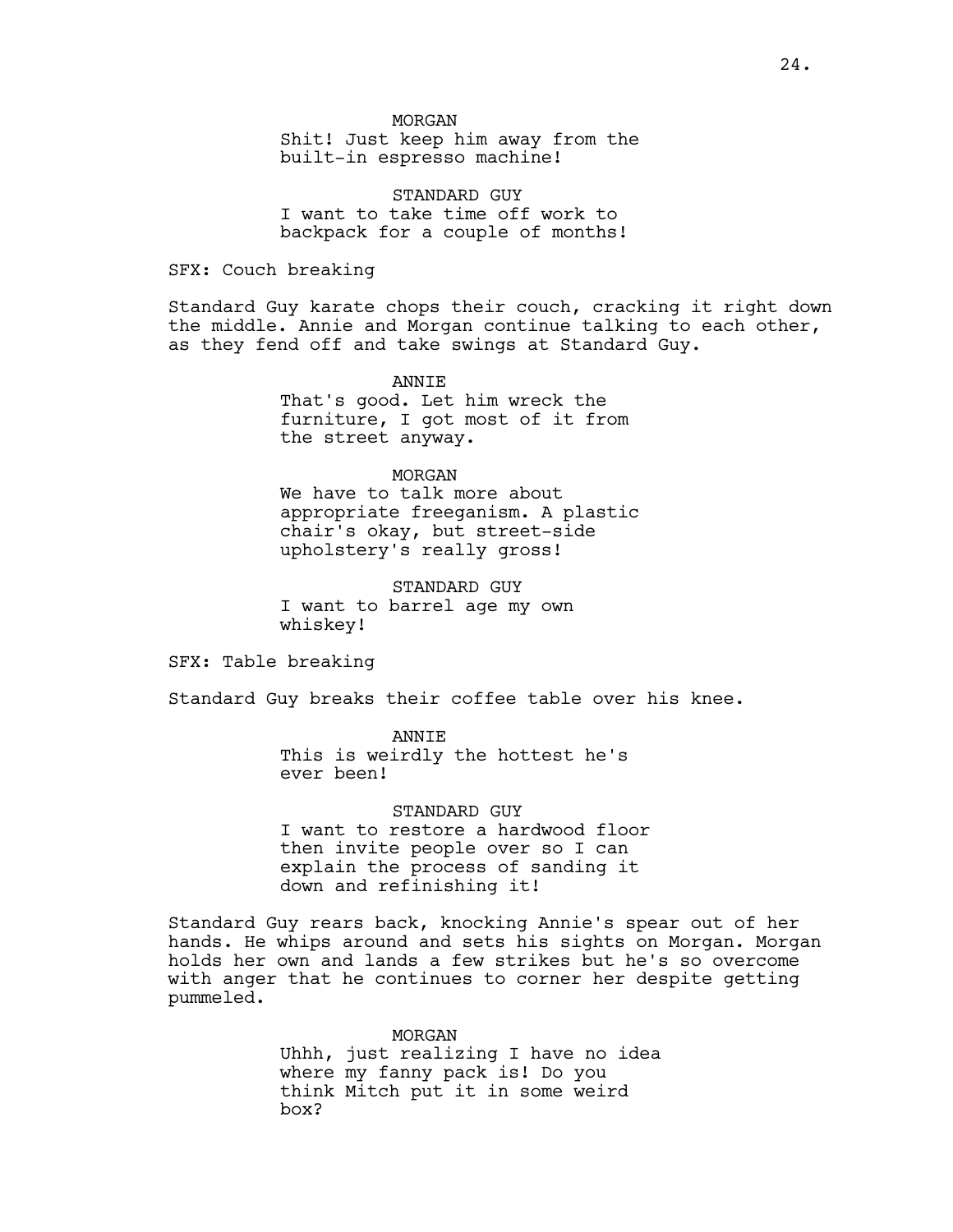SFX: Annie rummaging

# MORGAN

Cool. How about you get high after we don't die tonight?

ANNIE

No, he spilled a jar of bile on himself the last time he was here. I think that's what's got him all riled up and dangerous but weirdly sexy.

Annie suddenly finds a jar of bile and a syringe, she fills the syringe then runs at Standard Guy and plunges the needle into his back, shooting the pure bile into his body. Standard Guy starts to convulse and foam at the mouth.

> ANNIE (CONT'D) Oh no no no, don't vomit on the hardwood.

SFX: THUD! Standard Guy hits the ground

### MORGAN

Is... is he?

### ANNIE

Don't check his pulse. Let's just move him. If we don't know for sure that he's dead, we didn't move a dead body. We just got rid of an unwanted drunk.

### MORGAN

Good idea. Tandem doesn't know we're selling stuff in this neighborhood but I don't want to risk them finding out we maybe might've killed a guy.

#### ANNIE

In self-defense but, yeah, I don't want to go to prison.

MORGAN (frightened realization) Me either.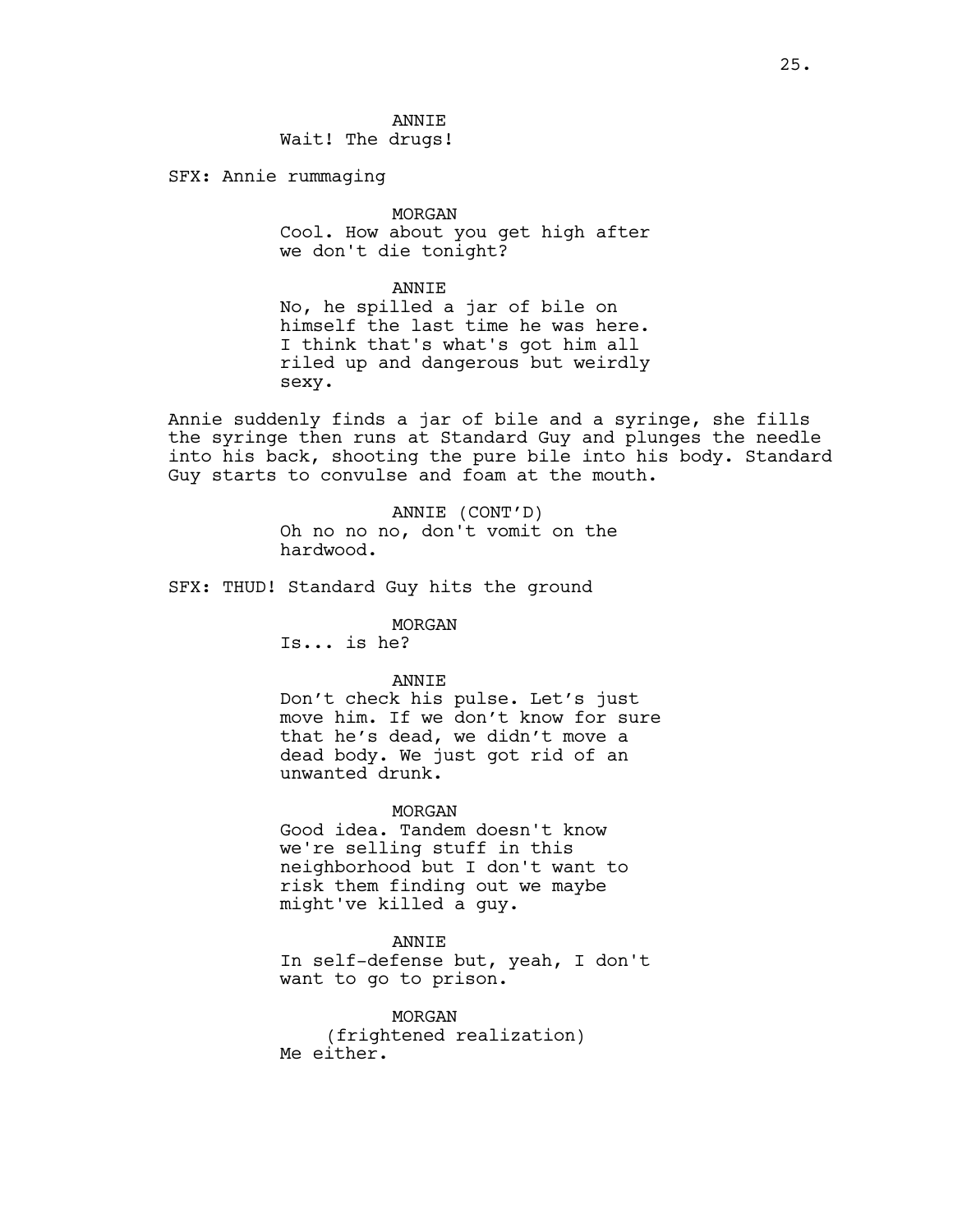I'm too attractive for prison. It'd be dangerous, like throwing a steak at a pack of beagles.

SFX: Transition

Morgan and Annie are each wearing hoodies and gloves. They struggle to carry Standard Guy's body to a dumpster in an alleyway.

#### MORGAN

Lift with your knees on the count of three. One, two, three.

SFX: Tossing standard guy in the dumpster.

### ANNIE

(trying to reassure herself) Wow. So crazy that Standard Guy showed up blitzed out of his mind then got even more wasted.

MORGAN Yep. Sure hope he sleeps it off in that cozy dumpster.

#### ANNIE

Hey, you wanna get one of those churro ice cream sandwiches?

#### MORGAN

God yes, that sounds so good right now. Anything normal. You're right. We didn't have a choice back there.

ANNIE

Yep and, again, for all we know, he's just wasted. I'm sure he'll be fine. (beat) I might lean into dating more ladies, they might be less drama.

MORGAN You know what? I think that's a *great* idea.

ANNIE Ladies and horse enthusiasts.